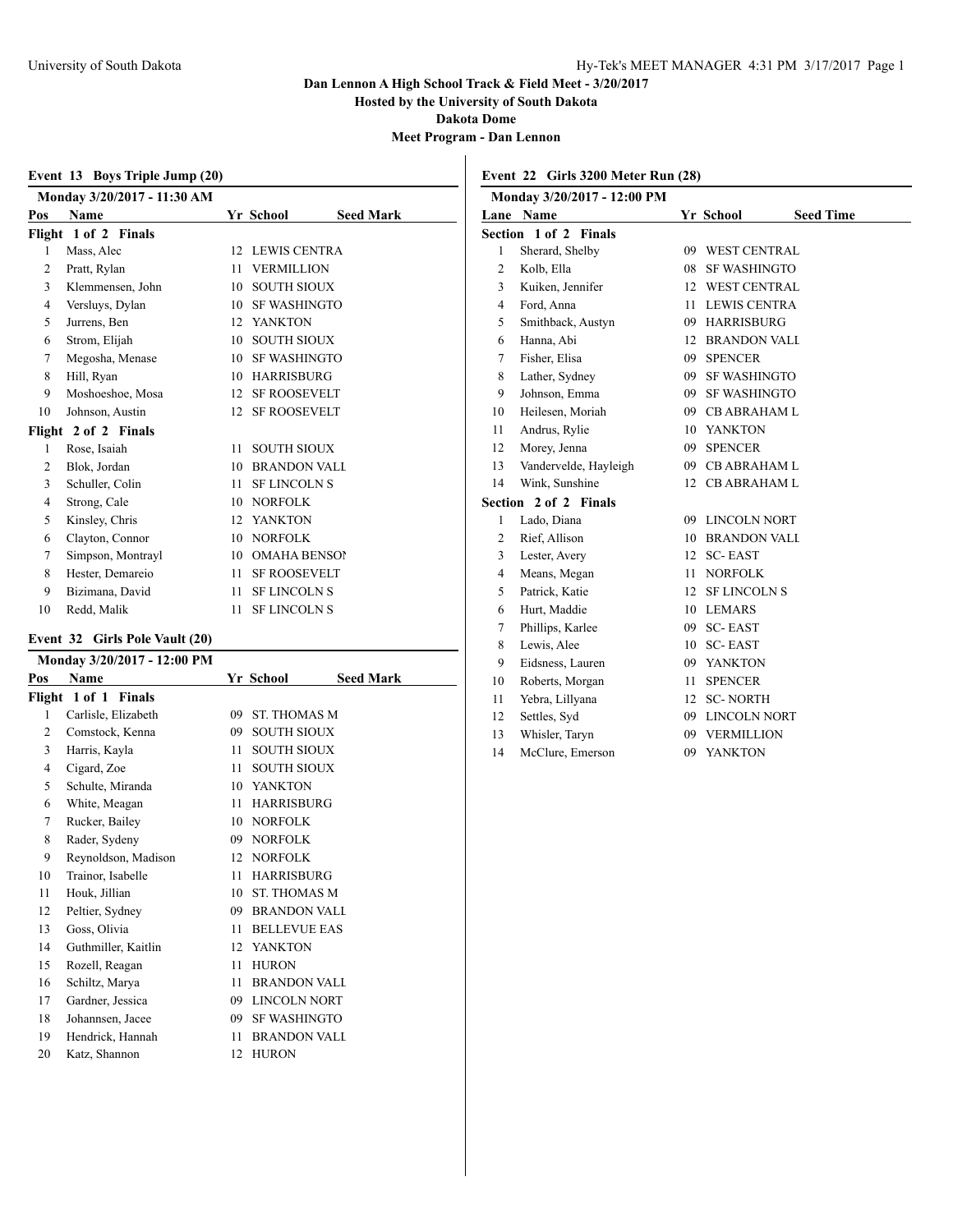**Hosted by the University of South Dakota**

**Dakota Dome**

**Meet Program - Dan Lennon**

|                | Event 26 Girls High Jump (37) |    |                               |  |  |  |
|----------------|-------------------------------|----|-------------------------------|--|--|--|
|                | Monday 3/20/2017 - 12:00 PM   |    |                               |  |  |  |
| Pos            | Name                          |    | Yr School<br><b>Seed Mark</b> |  |  |  |
|                | Flight 1 of 1 Finals          |    |                               |  |  |  |
| 1              | Moon, Hannah                  | 09 | <b>SIOUX CITY W</b>           |  |  |  |
| $\overline{c}$ | Rogers, Regina                | 09 | <b>SB-LUTON</b>               |  |  |  |
| 3              | Keefer, Taylan                | 09 | CB ABRAHAM L                  |  |  |  |
| 4              | Pump, Megan                   |    | 10 SF ROOSEVELT               |  |  |  |
| 5              | Storey, Elle                  |    | 09 SPENCER                    |  |  |  |
| 6              | Immeker, Aliyah               | 09 | <b>SF ROOSEVELT</b>           |  |  |  |
| 7              | Watkins, Kayla                | 09 | <b>BRANDON VALL</b>           |  |  |  |
| 8              | Hansen, Megan                 | 09 | <b>SOUTH SIOUX</b>            |  |  |  |
| 9              | Karberg, Savannah             | 12 | <b>SF ROOSEVELT</b>           |  |  |  |
| 10             | Graber, Trinity               |    | 10 BRANDON VALL               |  |  |  |
| 11             | Guzman, Selene                | 10 | <b>SOUTH SIOUX</b>            |  |  |  |
| 12             | Lucas, Anna                   | 11 | <b>SB-LUTON</b>               |  |  |  |
| 13             | Wuebben, Madison              |    | 09 YANKTON                    |  |  |  |
| 14             | Stave, Madison                |    | 09 SPENCER                    |  |  |  |
| 15             | Keefer, Kerrigan              | 09 | <b>CB ABRAHAM L</b>           |  |  |  |
| 16             | Reinhardt, Jessica            | 10 | YANKTON                       |  |  |  |
| 17             | Borth, Abby                   | 09 | <b>SPENCER</b>                |  |  |  |
| 18             | Reinschmidt, Nikita           | 11 | <b>DAKOTA VALLE</b>           |  |  |  |
| 19             | Sykes, Kirstin                |    | 10 SC-EAST                    |  |  |  |
| 20             | Juarez, Jeannette             | 10 | <b>CB ABRAHAM L</b>           |  |  |  |
| 21             | Kong, Phekran                 |    | 09 SF WASHINGTO               |  |  |  |
| 22             | Olsen, Abby                   |    | 09 LINCOLN NORT               |  |  |  |
| 23             | Johnson, Alyssa               | 11 | <b>DAKOTA VALLE</b>           |  |  |  |
| 24             | Schmeichel, Averi             | 09 | <b>WEST CENTRAL</b>           |  |  |  |
| 25             | Miedema, Aubrey               | 11 | <b>SF WASHINGTO</b>           |  |  |  |
| 26             | Reck, Gabby                   | 09 | <b>SF WASHINGTO</b>           |  |  |  |
| 27             | Horner, Brooke                | 09 | <b>LINCOLN NORT</b>           |  |  |  |
| 28             | Hansen, Morgan                | 09 | <b>SF LINCOLN S</b>           |  |  |  |
| 29             | Witte, Megan                  | 09 | LEWIS CENTRA                  |  |  |  |
| 30             | Budig, Kate                   | 11 | <b>YANKTON</b>                |  |  |  |
| 31             | Lockett, Quinesha             |    | 10 OMAHA BENSOI               |  |  |  |
| 32             | Copple, Taylor                | 11 | <b>SC-EAST</b>                |  |  |  |
| 33             | Szabo, Anezka                 | 12 | <b>SF LINCOLN S</b>           |  |  |  |
| 34             | Thompson, Morgan              | 10 | BRANDON VALI                  |  |  |  |
| 35             | Owens, Dakota                 | 11 | LEMARS                        |  |  |  |
| 36             | Harms, Madison                | 10 | <b>SB-LUTON</b>               |  |  |  |
| 37             | Hohenstein, Ashley            |    | 12 SOUTH SIOUX                |  |  |  |

### **Event 16 Girls 60 Meter Hurdles (52)**

|                  | Monday 3/20/2017 - 12:30 PM     |      |                                 |  |  |
|------------------|---------------------------------|------|---------------------------------|--|--|
|                  | Lane Name                       |      | Yr School<br><b>Seed Time</b>   |  |  |
| Heat             | 1 of 8 Prelims                  |      |                                 |  |  |
| 1                | Bieber, Lauren                  |      | 09 LINCOLN NORT                 |  |  |
| 2                | Conaway, Sydney                 |      | 11 LEWIS CENTRA                 |  |  |
| 3                | Borth, Abby                     |      | 09 SPENCER                      |  |  |
| 5                | Mathiesen, McKenna              |      | 12 HARRISBURG                   |  |  |
| 6                | Hamilton, Olivia                | 11 - | <b>SPENCER</b>                  |  |  |
| 7                | Huggins, Hannah                 | 11 - | <b>SC-NORTH</b>                 |  |  |
| 8                | Hendrix, Jocelyn                |      | 09 CB ABRAHAM L                 |  |  |
| Heat             | 2 of 8 Prelims                  |      |                                 |  |  |
| 1                | Hansen, Megan                   |      | 09 SOUTH SIOUX                  |  |  |
| $\mathbf{2}$     | Witte, Megan                    |      | 09 LEWIS CENTRA                 |  |  |
| 3                | Hartman, Haley                  | 11 - | <b>CB ABRAHAM L</b>             |  |  |
| $\overline{4}$   | Stave, Madison                  |      | 09 SPENCER                      |  |  |
| 7                | Sykes, Kirstin                  |      | 10 SC-EAST                      |  |  |
| 8                | Schmunk, Gaby                   |      | 12 HARRISBURG                   |  |  |
| Heat             | 3 of 8 Prelims                  |      |                                 |  |  |
| 2                | Davison, Jordyn                 |      | 09 LEMARS                       |  |  |
| 3                | Annan, Melanie                  |      | 11 LEWIS CENTRA                 |  |  |
| 4                | Hohenstein, Ashley              |      | 12 SOUTH SIOUX                  |  |  |
| 6                | Oswald, Kelsey                  |      | 09 YANKTON                      |  |  |
| 7                | Damgaard, Kalyn                 |      | 12 CB ABRAHAM L                 |  |  |
| 8                | Paulsen, Mckenna                |      | 09 LEWIS CENTRA                 |  |  |
| Heat             | 4 of 8 Prelims                  |      |                                 |  |  |
| 1                | Budig, Kate                     | 11 - | <b>YANKTON</b>                  |  |  |
| 2                | Heier, Ryley                    | 11 - | <b>SF LINCOLN S</b>             |  |  |
| 3                | Yohana, Wini                    | 11 - | <b>SF LINCOLN S</b>             |  |  |
| 4                | Young, Iyanna                   |      | 10 NORFOLK                      |  |  |
| 5<br>6           | Mashlan, Morgan                 | 12   | <b>BRANDON VALL</b>             |  |  |
|                  | Mozak, Makayla                  | 10   | <b>SIOUX CITY W</b>             |  |  |
| Heat             | 5 of 8 Prelims                  |      |                                 |  |  |
| 2                | Schmeichel, Averi               |      | 09 WEST CENTRAL                 |  |  |
| 3<br>4           | Mohatt, Natalie                 |      | 10 LEWIS CENTRA<br>12 TEA AREA  |  |  |
| 5                | Piper, Brooke<br>Gardner, Laken |      | 09 SIOUX CITY W                 |  |  |
| 6                | Hansen, Madison                 | 12   |                                 |  |  |
| 7                | Ellis, Annie                    |      | <b>SOUTH SIOUX</b><br>10 LEMARS |  |  |
| 8                | Burgers, Camryn                 |      | 10 SF WASHINGTO                 |  |  |
|                  | 6 of 8 Prelims                  |      |                                 |  |  |
| Heat<br>1        | Kinser, Isabel                  | 12   | SF WASHINGTO                    |  |  |
| $\boldsymbol{2}$ | Miller, Helen                   | 10   | <b>LEWIS CENTRA</b>             |  |  |
| 3                | Rogers, Regina                  | 09   | <b>SB-LUTON</b>                 |  |  |
| $\overline{4}$   | Tessier, Madason                | 12   | <b>YANKTON</b>                  |  |  |
| 5                | Littlegeorge, Adriana           | 11   | <b>SC-NORTH</b>                 |  |  |
| 6                | Henderson, Reagan               | 11   | <b>SF WASHINGTO</b>             |  |  |
| 8                | Chamberlain, Kaedyn             | 12   | <b>SF ROOSEVELT</b>             |  |  |
|                  |                                 |      |                                 |  |  |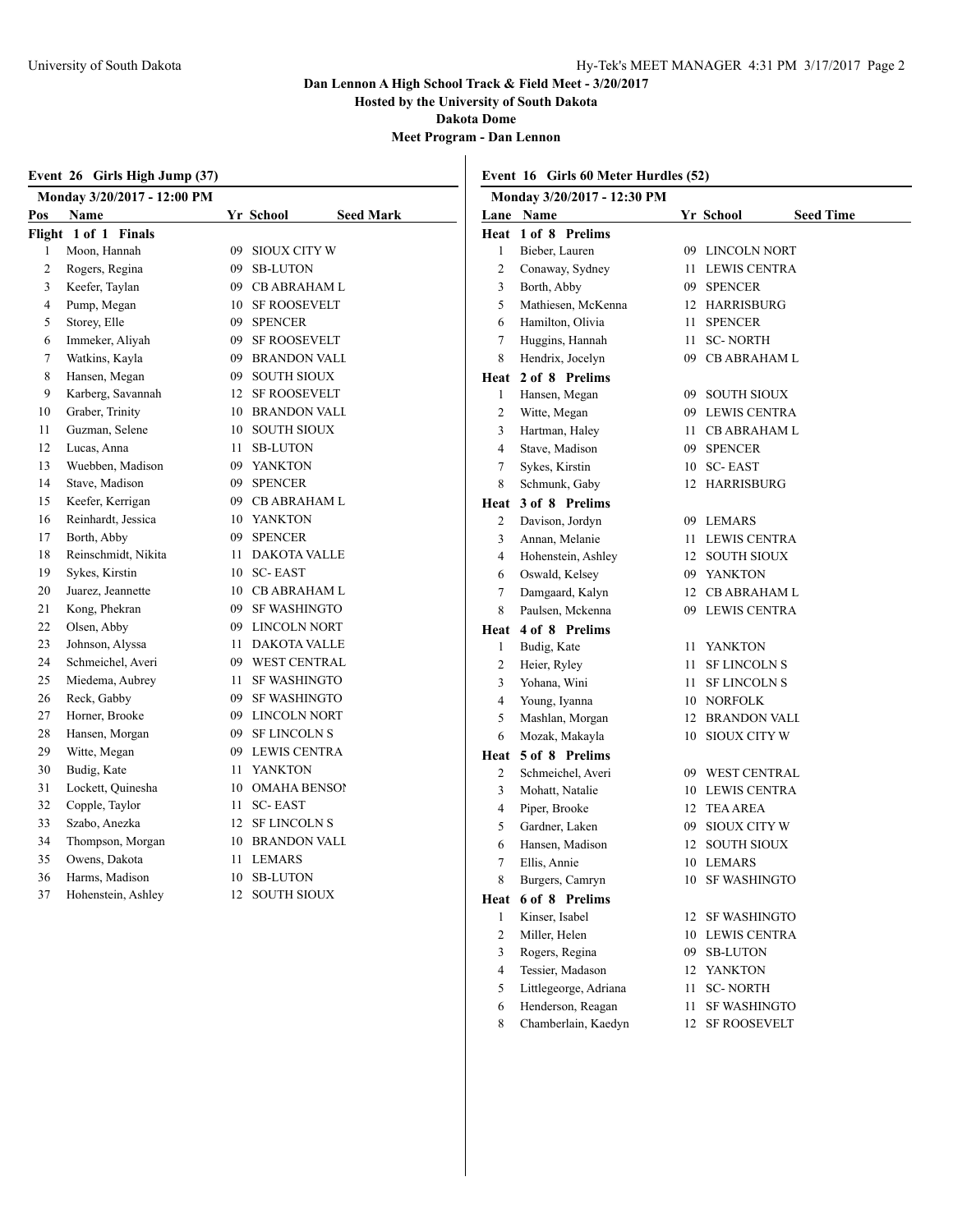**Hosted by the University of South Dakota**

**Dakota Dome**

**Meet Program - Dan Lennon**

|      |                    |    | Heat 7 of 8 Prelims(Event 16 Girls 60 Meter Hurdles (52)) |
|------|--------------------|----|-----------------------------------------------------------|
| 1    | Hanson, Paige      | 11 | <b>SC-EAST</b>                                            |
| 2    | Burge, Madison     | 09 | <b>SIOUX CITY W</b>                                       |
| 3    | Werner, Abra       | 11 | <b>NORFOLK</b>                                            |
| 4    | VanDenHoek, Alexis | 10 | <b>SF ROOSEVELT</b>                                       |
| 6    | Wolfe, Marissa     | 10 | <b>SB-LUTON</b>                                           |
| 7    | Chatwell, Jennifer | 11 | <b>SF ROOSEVELT</b>                                       |
| 8    | MscGarvie, Caitlyn | 09 | <b>LINCOLN NORT</b>                                       |
| Heat | 8 of 8 Prelims     |    |                                                           |
| 1    | Dal, Josephine     | 10 | <b>SF LINCOLN S</b>                                       |
| 3    | Birath, Mikaela    | 11 | <b>BRANDON VALL</b>                                       |
| 4    | Little, Deyona     | 12 | <b>HURON</b>                                              |
| 5    | Dillavou, Mary     | 12 | <b>SB-LUTON</b>                                           |
| 6    | Sargisson, Jacenta | 09 | <b>LEMARS</b>                                             |
| 8    | Silchuk, Olga      | 11 | <b>HARRISBURG</b>                                         |

#### **Event 2 Boys 60 Meter Hurdles (35)**

| Monday 3/20/2017 - 12:50 PM |    |                 |                                                                                                                                                                                                                                                                                                                                                                                                                                                                                                                                                                                 |
|-----------------------------|----|-----------------|---------------------------------------------------------------------------------------------------------------------------------------------------------------------------------------------------------------------------------------------------------------------------------------------------------------------------------------------------------------------------------------------------------------------------------------------------------------------------------------------------------------------------------------------------------------------------------|
| <b>Name</b>                 |    |                 | <b>Seed Time</b>                                                                                                                                                                                                                                                                                                                                                                                                                                                                                                                                                                |
| 1 of 6 Prelims              |    |                 |                                                                                                                                                                                                                                                                                                                                                                                                                                                                                                                                                                                 |
| Long, Jake                  |    |                 |                                                                                                                                                                                                                                                                                                                                                                                                                                                                                                                                                                                 |
| O'Hara, Tate                | 11 | <b>YANKTON</b>  |                                                                                                                                                                                                                                                                                                                                                                                                                                                                                                                                                                                 |
| Reynolds, Michael           |    |                 |                                                                                                                                                                                                                                                                                                                                                                                                                                                                                                                                                                                 |
| Lokonobei, Lawrence         |    |                 |                                                                                                                                                                                                                                                                                                                                                                                                                                                                                                                                                                                 |
| Kirby, Anthony              |    |                 |                                                                                                                                                                                                                                                                                                                                                                                                                                                                                                                                                                                 |
| Mortensen, Adam             |    |                 |                                                                                                                                                                                                                                                                                                                                                                                                                                                                                                                                                                                 |
| 2 of 6 Prelims              |    |                 |                                                                                                                                                                                                                                                                                                                                                                                                                                                                                                                                                                                 |
| Hansen, Mathew              | 10 |                 |                                                                                                                                                                                                                                                                                                                                                                                                                                                                                                                                                                                 |
| Kolbeck, Wilson             |    |                 |                                                                                                                                                                                                                                                                                                                                                                                                                                                                                                                                                                                 |
| McKenzie, Nolan             |    |                 |                                                                                                                                                                                                                                                                                                                                                                                                                                                                                                                                                                                 |
| Baloun, Seth                |    |                 |                                                                                                                                                                                                                                                                                                                                                                                                                                                                                                                                                                                 |
| Conner, Cale                |    | <b>SC-NORTH</b> |                                                                                                                                                                                                                                                                                                                                                                                                                                                                                                                                                                                 |
| Mass, Alec                  |    |                 |                                                                                                                                                                                                                                                                                                                                                                                                                                                                                                                                                                                 |
| 3 of 6 Prelims              |    |                 |                                                                                                                                                                                                                                                                                                                                                                                                                                                                                                                                                                                 |
| Hall, Peerless              |    |                 |                                                                                                                                                                                                                                                                                                                                                                                                                                                                                                                                                                                 |
| Sell, Josh                  |    |                 |                                                                                                                                                                                                                                                                                                                                                                                                                                                                                                                                                                                 |
| House, James                |    |                 |                                                                                                                                                                                                                                                                                                                                                                                                                                                                                                                                                                                 |
| Roeun, Johnson              |    |                 |                                                                                                                                                                                                                                                                                                                                                                                                                                                                                                                                                                                 |
| Freese, Nate                |    |                 |                                                                                                                                                                                                                                                                                                                                                                                                                                                                                                                                                                                 |
| Treadway, Braedon           |    |                 |                                                                                                                                                                                                                                                                                                                                                                                                                                                                                                                                                                                 |
| 4 of 6 Prelims              |    |                 |                                                                                                                                                                                                                                                                                                                                                                                                                                                                                                                                                                                 |
| Wallace, Jensen             |    |                 |                                                                                                                                                                                                                                                                                                                                                                                                                                                                                                                                                                                 |
| Donahoe, Josh               | 11 |                 |                                                                                                                                                                                                                                                                                                                                                                                                                                                                                                                                                                                 |
| Walls, Bryce                |    |                 |                                                                                                                                                                                                                                                                                                                                                                                                                                                                                                                                                                                 |
| Sieleman, Drew              |    |                 |                                                                                                                                                                                                                                                                                                                                                                                                                                                                                                                                                                                 |
| Ladu, Mark                  |    |                 |                                                                                                                                                                                                                                                                                                                                                                                                                                                                                                                                                                                 |
| Warmbein, Dominic           |    |                 |                                                                                                                                                                                                                                                                                                                                                                                                                                                                                                                                                                                 |
|                             |    |                 | Yr School<br>12 NORFOLK<br><b>WEST CENTRAL</b><br>11.<br><b>SF ROOSEVELT</b><br>10<br>09 LINCOLN NORT<br>09 LEWIS CENTRA<br><b>SOUTH SIOUX</b><br>12 BRANDON VALI<br>10 LEWIS CENTRA<br><b>SF ROOSEVELT</b><br>11<br>10<br><b>LEWIS CENTRA</b><br>12 <sup>12</sup><br>09 LINCOLN NORT<br>09 LEWIS CENTRA<br>12 BRANDON VALI<br>12 SIOUX CITY W<br><b>SF WASHINGTO</b><br>10<br>10<br><b>SF LINCOLN S</b><br><b>SOUTH SIOUX</b><br>$12^{\circ}$<br><b>BRANDON VALI</b><br>12 SF ROOSEVELT<br><b>LEWIS CENTRA</b><br>12<br><b>SF WASHINGTO</b><br>12<br><b>SF WASHINGTO</b><br>12 |

### **Heat 5 of 6 Prelims** Wilhus, Mika 11 LEMARS Spieler, Zach 11 LEMARS Bright, Gabe 10 LEWIS CENTRA Wermers, Ray 11 YANKTON Kliever, Kyle 12 LEMARS 6 Freiberg, Austin **Heat 6 of 6 Prelims** Inlay, Ardell 10 SC- EAST 2 Furula, Wilson 10 SF LINCOLN S Kempema, Tyler 12 SC- NORTH Weeter, Noah 12 SC- NORTH Murphy, Max 10 SB-LUTON

#### **Event 15 Girls 60 Meter Dash (66)**

|                | Monday 3/20/2017 - 1:00 PM |    |                               |
|----------------|----------------------------|----|-------------------------------|
|                | Lane Name                  |    | <b>Seed Time</b><br>Yr School |
| Heat           | 1 of 9 Prelims             |    |                               |
| $\mathbf{1}$   | Owens, Dakota              | 11 | <b>LEMARS</b>                 |
| $\overline{2}$ | Suhr, Katie                | 12 | <b>HARRISBURG</b>             |
| 3              | Blogg, Jenna               | 09 | <b>SF ROOSEVELT</b>           |
| $\overline{4}$ | Smith, Allyson             | 10 | <b>SC-EAST</b>                |
| 5              | LeeBurton, Megan           | 12 | <b>SF ROOSEVELT</b>           |
| 6              | Lynn, Alexia               | 09 | <b>SB-LUTON</b>               |
| 7              | Gardner, Laken             | 09 | <b>SIOUX CITY W</b>           |
| 8              | Kowang, Naomi              | 09 | <b>SF WASHINGTO</b>           |
| Heat           | 2 of 9 Prelims             |    |                               |
| 1              | Duax, Amelia               | 12 | <b>SIOUX CITY W</b>           |
| $\overline{c}$ | Allison, Esther            | 12 | <b>SF WASHINGTO</b>           |
| 3              | Bretting, Emily            |    | 09 LINCOLN NORT               |
| 4              | Claar, Madelyn             | 09 | <b>LEWIS CENTRA</b>           |
| 5              | Williams, Stephanie        | 11 | <b>LEMARS</b>                 |
| 6              | Inlay, Kenna               | 09 | SC- EAST                      |
| $\tau$         | Williams, Mollie           | 09 | <b>SPENCER</b>                |
| 8              | Weber, Abby                | 09 | <b>YANKTON</b>                |
| Heat           | 3 of 9 Prelims             |    |                               |
| 1              | Thomas, Darby              | 10 | <b>CB ABRAHAM L</b>           |
| $\overline{c}$ | Wohlers, Brooke            |    | 09 CB ABRAHAM L               |
| 3              | Privett, Taylor            |    | 09 NORFOLK                    |
| 4              | Buckley, Sendeonna         |    | 09 OMAHA BENSOI               |
| 5              | McAllister, Katie          | 11 | <b>LEMARS</b>                 |
| 6              | VanOverbeke, Jada          |    | 09 WEST CENTRAL               |
| 7              | Schindler, Rachel          |    | 09 NORFOLK                    |
| Heat           | 4 of 9 Prelims             |    |                               |
| 1              | Druecker, Makenna          | 10 | VERMILLION                    |
| $\overline{2}$ | Hofer, Joni                | 12 | <b>TEA AREA</b>               |
| 3              | Kinney, Erin               | 09 | <b>HARRISBURG</b>             |
| 4              | Patzwald, Desirae          | 09 | <b>TEA AREA</b>               |
| 5              | Glisar, Kelli              | 11 | <b>SC-NORTH</b>               |
| 6              | Epting, Justinna           | 12 | <b>BELLEVUE EAS</b>           |
| 7              | Evans, Tylisha             | 09 | <b>OMAHA BENSO!</b>           |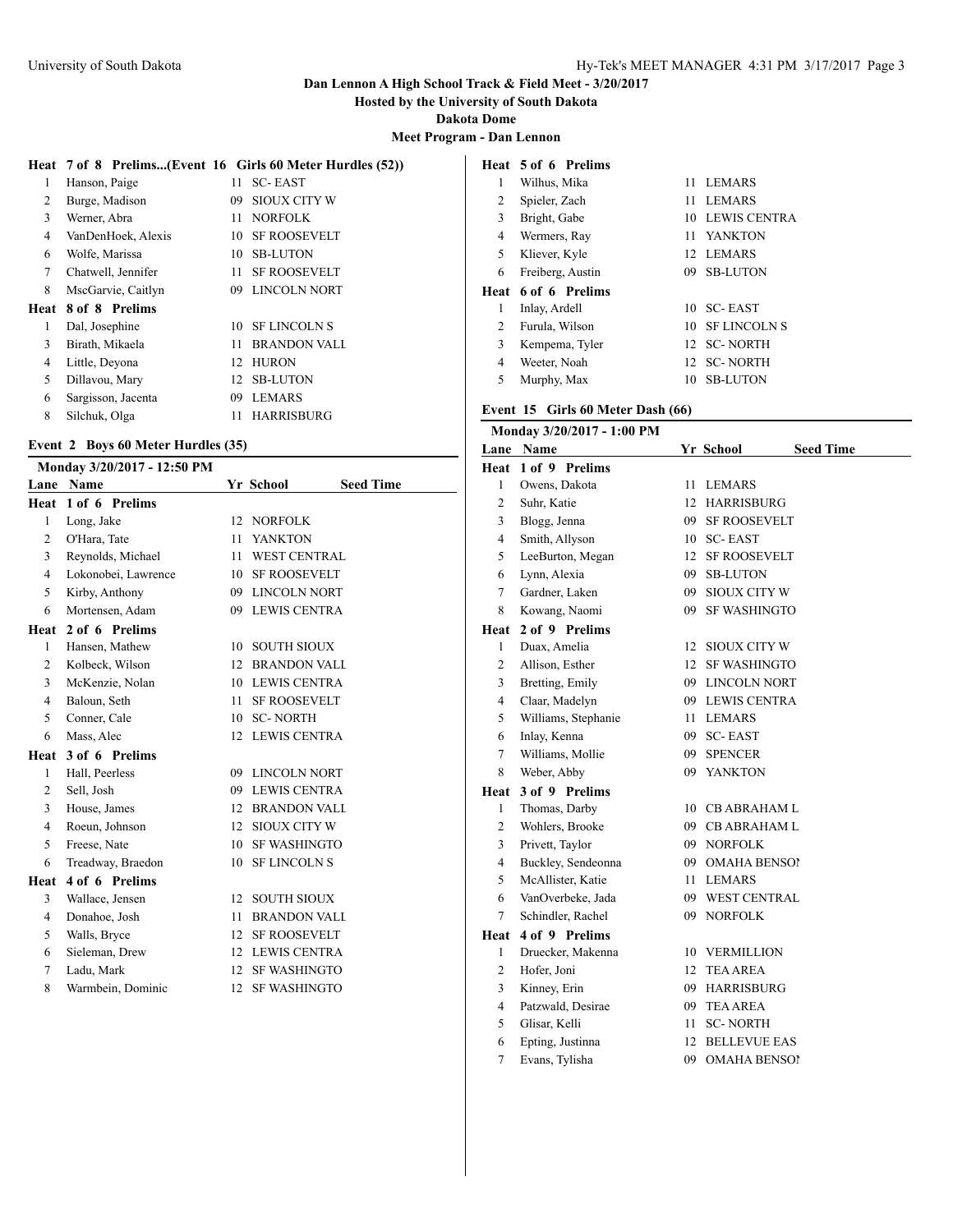**Hosted by the University of South Dakota**

**Dakota Dome**

**Meet Program - Dan Lennon**

|                 |                                      | Heat 5 of 9 Prelims(Event 15 Girls 60 Meter Dash (66)) |                | Event 30 Girls Shot Put (49) |    |                     |                  |
|-----------------|--------------------------------------|--------------------------------------------------------|----------------|------------------------------|----|---------------------|------------------|
| 1               | Getzschman, Kortnie                  | <b>LEWIS CENTRA</b><br>09                              |                | Monday 3/20/2017 - 1:00 PM   |    |                     |                  |
| 2               | Hopkins, Kailee<br>Sorenson, Tominee | <b>SPENCER</b><br>10                                   | Pos            | Name                         |    | Yr School           | <b>Seed Mark</b> |
| 3               |                                      | SF LINCOLN S<br>12                                     |                | Flight 1 of 4 Finals         |    |                     |                  |
| 4               | Gregoire, Madie                      | VERMILLION<br>12                                       | 1              | Esterling, Delaney           |    | 09 LEWIS CENTRA     |                  |
| 5               | Deitloff, Terri                      | <b>SB-LUTON</b><br>11                                  | $\overline{c}$ | Kellogg, Meagan              | 11 | <b>SB-LUTON</b>     |                  |
| 6               | Robinson, Teijan                     | 09<br>LINCOLN NORT                                     | 3              | Stottlemyer, Jennifer        | 09 | <b>CB ABRAHAM L</b> |                  |
| 7               | Bishop, Tyla                         | <b>BELLEVUE EAS</b><br>12                              | 4              | Brown, Taylor                |    | 11 SB-LUTON         |                  |
| Heat            | 6 of 9 Prelims                       |                                                        | 5              | Petite, Mary                 |    | 12 SC-NORTH         |                  |
| 2               | Peak-Wallace, MaLika                 | <b>SC-NORTH</b><br>11                                  | 6              | Hell, Lillian                |    | 10 SIOUX CITY W     |                  |
| 3               | Nuebel, Kennedy                      | <b>BRANDON VALL</b><br>09                              | 7              | Murra, Samii                 |    | 11 LEMARS           |                  |
| 4               | Ellis, Meredith                      | 12 LEWIS CENTRA                                        | 8              | Berhart, Payten              |    | 10 CB ABRAHAM L     |                  |
| 5               | Wevik, Mikayla                       | <b>TEA AREA</b><br>11                                  | 9              | Heisinger, Josanna           |    | 10 SPENCER          |                  |
| 6               | Johnson, Kassidy                     | <b>WEST CENTRAL</b><br>11                              | 10             | Vacura, Anna                 |    | 10 LEMARS           |                  |
| $7\phantom{.0}$ | Price, Brianna                       | <b>NORFOLK</b><br>09                                   |                | Flight 2 of 4 Finals         |    |                     |                  |
| 8               | Stangel, Kate                        | <b>SB-LUTON</b><br>09                                  | 1              | Volkert, Leah                |    | 10 LEMARS           |                  |
| Heat            | 7 of 9 Prelims<br>Boomsma, Jaiden    |                                                        | $\overline{c}$ | Morehead, Jaelyn             |    | 10 TEA AREA         |                  |
| -1              |                                      | <b>YANKTON</b><br>09                                   | 3              | Haase, Carson                |    | 12 BRANDON VALL     |                  |
| 2               | Diew, Nyamal                         | <b>SOUTH SIOUX</b><br>11                               | 4              | Gruis, Markee                |    | 11 SC-EAST          |                  |
| 3               | Parker, Myerra                       | <b>SC-EAST</b><br>10                                   | 5              | Heintz, Cassie               |    | 10 SF WASHINGTO     |                  |
| 4               | Merksick, Emily                      | <b>LEWIS CENTRA</b><br>10                              | 6              | Sayler, Jenna                |    | 10 SF WASHINGTO     |                  |
| 5               | Prince, Jasmine                      | <b>BELLEVUE EAS</b><br>10                              | $\overline{7}$ | Kern, Ariel                  |    | 11 SC-EAST          |                  |
| 6<br>7          | Thomas, Jade<br>Nissen, Ashlyn       | <b>SF LINCOLN S</b><br>12<br>10 SPENCER                | 8              | Rohrer, Raylynn              |    | 11 SF WASHINGTO     |                  |
|                 |                                      |                                                        | 9              | Schweigert, Gabbie           |    | 12 SC-NORTH         |                  |
| Heat            | 8 of 9 Prelims<br>Garcia, Mimi       |                                                        | 10             | Wilkerson, Brea              |    | 11 SPENCER          |                  |
| 1               |                                      | YANKTON<br>11                                          | 11             | Cornemann, Kami              |    | 12 YANKTON          |                  |
| 2               | Nelson, Kali<br>Larson, Kylie        | <b>WEST CENTRAL</b><br>10<br><b>HARRISBURG</b>         | 12             | Sayler, Josie                |    | 12 YANKTON          |                  |
| 3               | Quintanilla, Leila                   | 10                                                     | 13             | Diew, Nyabuay                | 09 | <b>SOUTH SIOUX</b>  |                  |
| 4               |                                      | <b>SC-NORTH</b><br>10                                  |                | Flight 3 of 4 Finals         |    |                     |                  |
| 5<br>6          | Ungang, Faith<br>Payne, Trinity      | <b>SF WASHINGTO</b><br>09<br><b>LEWIS CENTRA</b><br>11 |                | Spurgin, Caitlin             |    | 11 CB ABRAHAM L     |                  |
| 7               | Schulz, Ashley                       | VERMILLION<br>12                                       | $\overline{c}$ | Hankins, Jada                | 11 | <b>OMAHA BENSO!</b> |                  |
| 8               | Deras, Latreas                       | <b>LINCOLN NORT</b><br>09                              | 3              | Wagner, Hope                 | 09 | <b>SIOUX CITY W</b> |                  |
|                 | 9 of 9 Prelims                       |                                                        | 4              | Harris, Delani               | 10 | <b>OMAHA BENSOI</b> |                  |
| Heat<br>1       | Jones, Khenadi                       | <b>SIOUX CITY W</b><br>12                              | 5              | Kent, J'Vona                 | 11 | <b>OMAHA BENSO!</b> |                  |
| 2               | Smith, Ashlyn                        | 12 LEWIS CENTRA                                        | 6              | Peterson, Leisha             |    | 12 SF ROOSEVELT     |                  |
| 3               | Bagley, Ariana                       |                                                        | 7              | Engel, Allison               | 11 | <b>SF LINCOLN S</b> |                  |
| 4               | Frantz, Riley                        | <b>CB ABRAHAM L</b><br>10<br><b>BRANDON VALI</b><br>09 | 8              | Payne, Lauren                | 09 | LEWIS CENTRA        |                  |
| 5               | Bren, Alison                         | <b>SF ROOSEVELT</b><br>12                              | 9              | Oleson, Jessica              |    | 11 SF LINCOLN S     |                  |
| 6               | Jager, Alex                          | <b>SOUTH SIOUX</b><br>12                               | 10             | Miller, Libby                |    | 11 HARRISBURG       |                  |
| 7               | Justice, Liberty                     | <b>SF LINCOLN S</b><br>11                              | 11             | Behrens, Hannah              | 09 | <b>BRANDON VALL</b> |                  |
|                 |                                      |                                                        | 12             | Swanson, Sophie              |    | 11 SOUTH SIOUX      |                  |
|                 |                                      |                                                        | 13             | Hall, Miranda                |    | 12 HARRISBURG       |                  |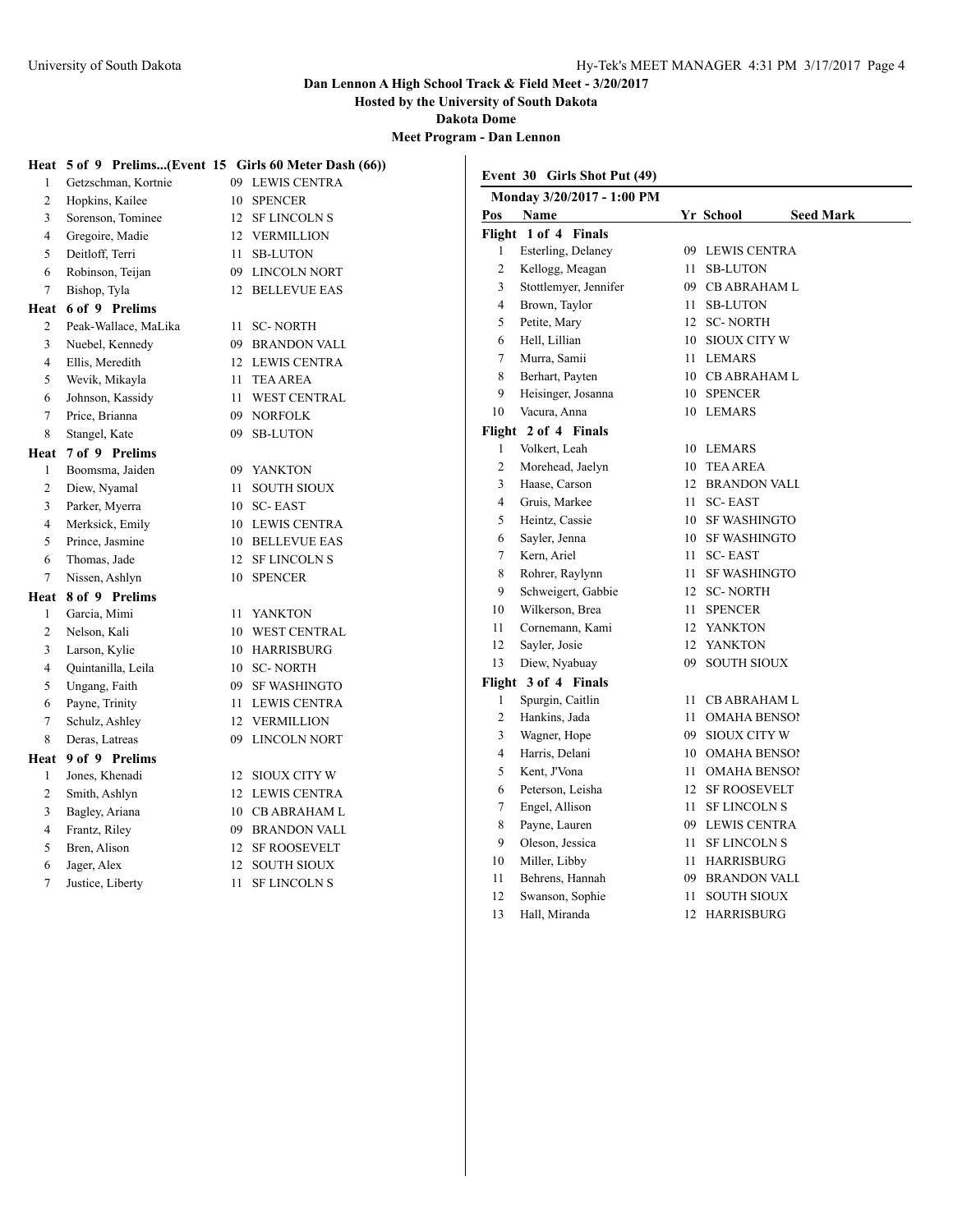**Hosted by the University of South Dakota**

**Dakota Dome**

**Meet Program - Dan Lennon**

### **Flight 4 of 4 Finals...(Event 30 Girls Shot Put (49))**

| 1              | Shubert, Kenzie   | 12 <sub>1</sub> | <b>SF ROOSEVELT</b> |
|----------------|-------------------|-----------------|---------------------|
| $\overline{c}$ | Lindner, Ali      | 11              | <b>HARRISBURG</b>   |
| 3              | Jensen, Kasey     | 11              | <b>VERMILLION</b>   |
| 4              | Turner, Kitty     | 11              | <b>SIOUX CITY W</b> |
| 5              | Cox, Jenna        | 12              | <b>SOUTH SIOUX</b>  |
| 6              | Papstein, Aurora  | 11              | <b>YANKTON</b>      |
| 7              | Greer, Jasmine    | 09              | <b>SF ROOSEVELT</b> |
| 8              | Bindert, Becca    | 12 <sub>1</sub> | <b>SF LINCOLN S</b> |
| 9              | Verzani, Holli    | 11              | <b>BISHOP HEELA</b> |
| 10             | Hoogers, Hailey   | 10              | <b>SC-NORTH</b>     |
| 11             | Cougill, Brooklyn | 11              | <b>BISHOP HEELA</b> |
| 12             | Botcher, Brandi   | 12              | <b>SPENCER</b>      |
| 13             | Witte, Madison    | 12              | <b>HURON</b>        |

### **Event 1 Boys 60 Meter Dash (69)**

|                | Monday 3/20/2017 - 1:20 PM |         |                               |  |
|----------------|----------------------------|---------|-------------------------------|--|
| Lane           | Name                       |         | <b>Seed Time</b><br>Yr School |  |
| Heat           | 1 of 9 Prelims             |         |                               |  |
| $\mathbf{1}$   | Antigua, Ishmael           | 09      | YANKTON                       |  |
| 2              | Streeter, Austin           | 10      | SIOUX CITY W                  |  |
| 3              | Foote, Dylan               |         | 11 LEWIS CENTRA               |  |
| $\overline{4}$ | Courbat, Kohl              | 12      | <b>TEA AREA</b>               |  |
| 5              | Mortensen, Paul            | 11      | <b>LEWIS CENTRA</b>           |  |
| 6              | McGregor, Ryley            |         | 12 SB-LUTON                   |  |
| $\tau$         | Vollmer, Princeton         |         | 09 YANKTON                    |  |
| 8              | Jones, Kayden              | 09      | <b>SC-EAST</b>                |  |
| Heat           | 2 of 9 Prelims             |         |                               |  |
| 1              | McFadden Smallwood, J'Ylan | 11      | <b>OMAHA BENSOI</b>           |  |
| 2              | Inlay, Ardell              | 10      | <b>SC-EAST</b>                |  |
| 3              | Reisdorfer, Thuro          | 12      | <b>SF WASHINGTO</b>           |  |
| $\overline{4}$ | Chear, Hunter              | $10-10$ | <b>HARRISBURG</b>             |  |
| 5              | Roeun, Johnson             | 12      | SIOUX CITY W                  |  |
| 6              | McGreevy, Cooper           | 11      | <b>BALTIC BULLD</b>           |  |
| 7              | Charles, Malicah           | 09      | <b>OMAHA BENSOI</b>           |  |
| 8              | Reindl, Trey               | 10      | <b>BRANDON VALI</b>           |  |
| Heat           | 3 of 9 Prelims             |         |                               |  |
| 1              | Winters, Justin            | 12      | <b>HARRISBURG</b>             |  |
| 2              | Wall, Brady                | 12      | <b>SB-LUTON</b>               |  |
| 3              | Furula, Wilson             | 10      | <b>SF LINCOLN S</b>           |  |
| $\overline{4}$ | Jensen, Jordan             | 11      | <b>LEMARS</b>                 |  |
| 5              | Lyongola, Melki            | 09      | <b>SF ROOSEVELT</b>           |  |
| 6              | Wilson, Weston             | 10      | <b>SOUTH SIOUX</b>            |  |
| $\tau$         | Jahn, Tyson                | 12      | <b>SF ROOSEVELT</b>           |  |
|                |                            |         |                               |  |

| Heat           | 4 of 9 Prelims                   |                 |                                            |
|----------------|----------------------------------|-----------------|--------------------------------------------|
| 1              | Rasmussen, Dylan                 |                 | 09 LEMARS                                  |
| $\overline{2}$ | Roewart, Jhei                    | 09              | <b>HARRISBURG</b>                          |
| 3              | Ladu, Zaki                       | 10              | <b>SF WASHINGTO</b>                        |
| $\overline{4}$ | Deberg, Cole                     | 12              | <b>SF LINCOLN S</b>                        |
| 5              | Grayer, Blandon                  | 10              | <b>OMAHA BENSO!</b>                        |
| 6              | Vollmer, Max                     | 12              | <b>SC-NORTH</b>                            |
| 7              | Burton, Daevion                  | 12              | <b>OMAHA BENSO!</b>                        |
| 8              | Ohl. Travis                      | 11.             | <b>DV PANTHERS</b>                         |
| Heat           | 5 of 9 Prelims                   |                 |                                            |
| 1              | Rutherford, Javce                | 09.             | <b>LINCOLN NORT</b>                        |
| $\overline{c}$ | Simmons, Kaden                   | 12              | <b>NORFOLK</b>                             |
| 3              | Block, Mesiah                    | 09              | <b>OMAHA BENSO!</b>                        |
| 4              | Druin, Joel                      | 10              | <b>VERMILLION</b>                          |
| 5              | Wagner, Tyler                    | 12              | <b>SC-NORTH</b>                            |
| 6              | Robles, Ernesto                  | 12              | <b>SIOUX CITY W</b>                        |
| 7              | Lorang, Gabe                     | 11.             | <b>WEST CENTRAL</b>                        |
| 8              | Shew, Colton                     | 11              | <b>LEWIS CENTRA</b>                        |
| Heat           | 6 of 9 Prelims                   |                 |                                            |
| 1              | Toki. Gabe                       | 12 <sup>°</sup> | <b>LEMARS</b>                              |
| 2              | Nguyen, Don                      | 09              | <b>LINCOLN NORT</b>                        |
| 3              | Garry, Devon                     | 11              | <b>WEST CENTRAL</b>                        |
| 4              | Stogdill, Zach                   | 11              | <b>LEWIS CENTRA</b>                        |
| 5              | Mallory, Tristin                 |                 | 11 VERMILLION                              |
| 6              | Looby, Eric                      | 12              | <b>SF LINCOLN S</b>                        |
| 7              | Fox, Cooper                      | 11              | <b>SPENCER</b>                             |
| Heat           | 7 of 9 Prelims                   |                 |                                            |
| 1              | Shultz, Zach                     | 10              | <b>SB-LUTON</b>                            |
| 2              | Kruse, Payton                    | 12              | <b>SF ROOSEVELT</b>                        |
| 3              | Waldner, Dan                     |                 | 12 WEST CENTRAL                            |
| 4              | Torres, David                    | 12              | <b>SOUTH SIOUX</b>                         |
| 5              | Wagner, Gabe                     | 09              | <b>SC-EAST</b>                             |
| 6              | Aanderud, Jake                   | 12              | <b>ST. THOMAS M</b>                        |
| 7              | Thompson, Mason                  | 12              | <b>NORFOLK</b>                             |
| Heat           | 8 of 9 Prelims                   |                 |                                            |
| 1              | Nemec, Joey                      | 09              | <b>BRANDON VALL</b>                        |
| $\overline{c}$ | Antrobus, Hunter                 | 10              | YANKTON                                    |
| 3              | Miller, Sam                      | 12              | <b>TEA AREA</b>                            |
| 4              | Looney Thomas, John              | 10              | OMAHA BENSOI                               |
| 5              | Miller, Hunter                   | 12              | <b>SPENCER</b>                             |
| 6              | Shultz, Cole                     | 10              | <b>DV PANTHERS</b>                         |
| 7              | Dougherty, Mitchell              | 10              | <b>VERMILLION</b>                          |
| 8              | Martineck, Jayse                 | 11              | <b>SC-NORTH</b>                            |
| Heat           | 9 of 9 Prelims                   |                 |                                            |
| 1              | Rew, Collin                      | 10              | <b>LEWIS CENTRA</b>                        |
| $\mathbf{2}$   | McMahan, Ken                     | 12              | <b>LEWIS CENTRA</b>                        |
| 3              | Schroder, Bryce                  | 11              | <b>DV PANTHERS</b>                         |
| 4              | Hopkins, Cade                    | 11              | <b>SPENCER</b>                             |
| 5              | Kpeayeh, Tupak<br>Dealey, Carson | 10<br>09        | <b>SF WASHINGTO</b><br><b>LINCOLN NORT</b> |
| 6<br>$\tau$    | Canoles, Nathan                  | 11              | <b>SOUTH SIOUX</b>                         |
|                |                                  |                 |                                            |

- Jones, Jordan 12 BRANDON VALL
	-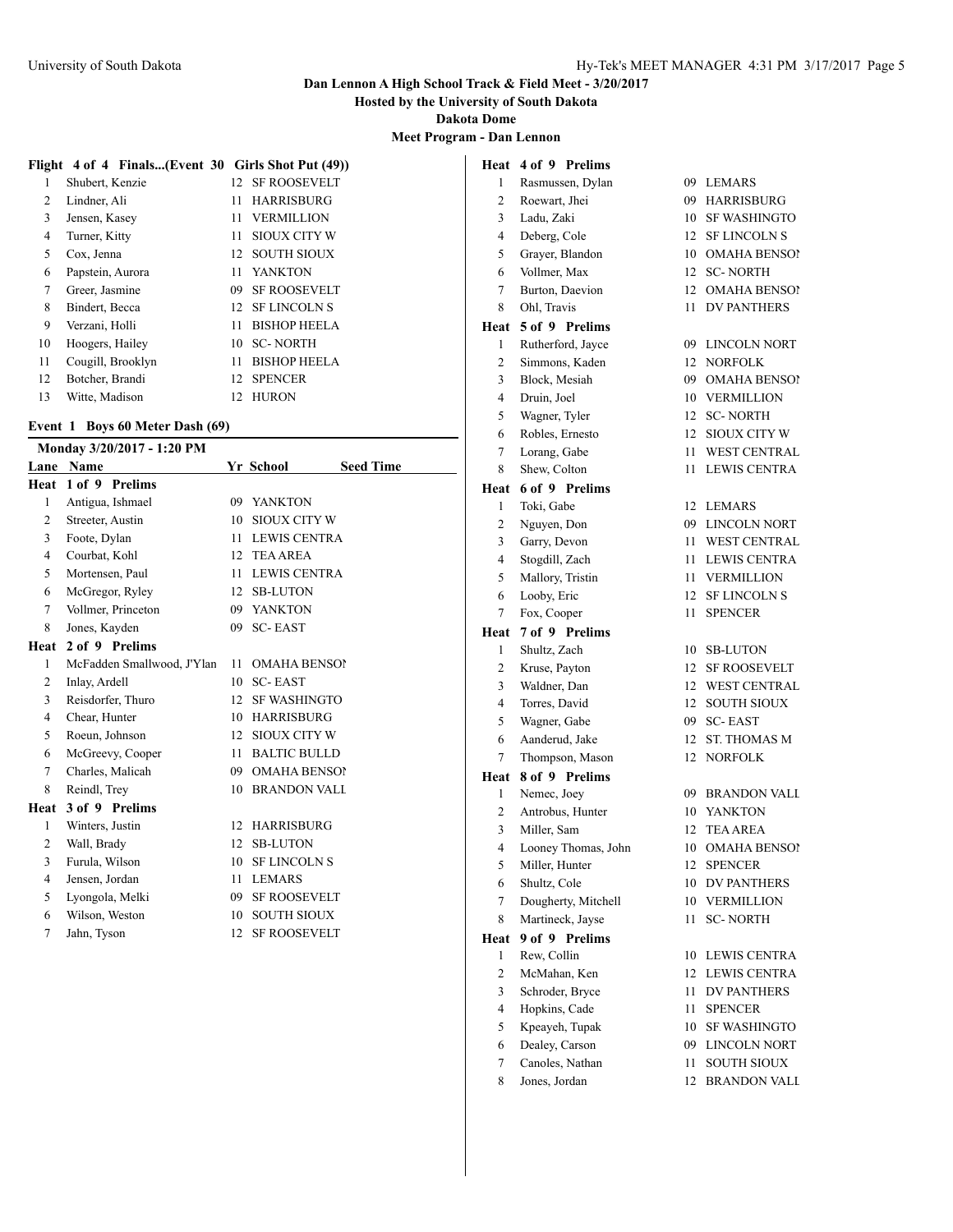**Hosted by the University of South Dakota**

**Dakota Dome**

## **Meet Program - Dan Lennon**

### **Section 2 of 2 Finals**

|     | Girls Triple Jump (18)<br>Event 29 |     |                     |                  |  |  |  |
|-----|------------------------------------|-----|---------------------|------------------|--|--|--|
|     | Monday 3/20/2017 - 1:30 PM         |     |                     |                  |  |  |  |
| Pos | <b>Name</b>                        |     | Yr School           | <b>Seed Mark</b> |  |  |  |
|     | Flight 1 of 2 Finals               |     |                     |                  |  |  |  |
| 1   | Martinez, Madisen                  | 11  | <b>VERMILLION</b>   |                  |  |  |  |
| 2   | Weber, Taylor                      | 11  | <b>VERMILLION</b>   |                  |  |  |  |
| 3   | White, Meagan                      | 11  | <b>HARRISBURG</b>   |                  |  |  |  |
| 4   | Karberg, Savannah                  | 12  | <b>SF ROOSEVELT</b> |                  |  |  |  |
| 5   | VanBockern, Emily                  | 12  | <b>SF WASHINGTO</b> |                  |  |  |  |
| 6   | Szabo, Anezka                      | 12  | <b>SF LINCOLN S</b> |                  |  |  |  |
| 7   | Richardson, Bre                    | 12  | <b>SF WASHINGTO</b> |                  |  |  |  |
| 8   | Rippentrop, Cassidy                | 11  | <b>HARRISBURG</b>   |                  |  |  |  |
| 9   | Thorson, Avery                     | 11  | <b>HARRISBURG</b>   |                  |  |  |  |
|     | Flight 2 of 2 Finals               |     |                     |                  |  |  |  |
| 1   | Rasmussen, Anna                    | 12. | <b>DAKOTA VALLE</b> |                  |  |  |  |
| 2   | Goertel, Sydney                    | 12  | <b>WEST CENTRAL</b> |                  |  |  |  |
| 3   | Justice, Liberty                   | 11  | <b>SF LINCOLN S</b> |                  |  |  |  |
| 4   | Holcomb, Elise                     | 12  | <b>SF ROOSEVELT</b> |                  |  |  |  |
| 5   | Heier, Ryley                       | 11  | <b>SF LINCOLN S</b> |                  |  |  |  |
| 6   | Bisgaard, Sophie                   | 12  | <b>YANKTON</b>      |                  |  |  |  |
| 7   | Boomsma, Jaiden                    | 09  | <b>YANKTON</b>      |                  |  |  |  |
| 8   | Lockett, Quinesha                  | 10  | <b>OMAHA BENSOI</b> |                  |  |  |  |
| 9   | Stewart, Emma                      | 12  | <b>YANKTON</b>      |                  |  |  |  |

|  | Event 6 Boys 3200 Meter Run (40) |
|--|----------------------------------|

| Monday 3/20/2017 - 1:40 PM |                       |    |                     |                  |
|----------------------------|-----------------------|----|---------------------|------------------|
| Lane                       | Name                  |    | Yr School           | <b>Seed Time</b> |
|                            | Section 1 of 2 Finals |    |                     |                  |
| 1                          | Woolridge, Jacob      | 09 | <b>SF ROOSEVELT</b> |                  |
| 2                          | Whempner, Jacob       | 12 | <b>SF ROOSEVELT</b> |                  |
| 3                          | Ruhaak, Riley         | 08 | <b>VERMILLION</b>   |                  |
| 4                          | Lather, Chase         | 09 | <b>SF WASHINGTO</b> |                  |
| 5                          | Bare, Ahmed           | 10 | <b>SOUTH SIOUX</b>  |                  |
| 6                          | Olson, Ben            | 11 | <b>HARRISBURG</b>   |                  |
| 7                          | Marksbury, Drew       | 10 | <b>SB-LUTON</b>     |                  |
| 8                          | Spader, Michael       | 09 | <b>HARRISBURG</b>   |                  |
| 9                          | Hentschel, Zach       | 09 | <b>BRANDON VALI</b> |                  |
| 10                         | Christensen, Boden    | 12 | <b>SC-NORTH</b>     |                  |
| 11                         | Woltmann, Cael        | 09 | <b>LEWIS CENTRA</b> |                  |
| 12                         | Lincoln, Joe          | 11 | <b>SB-LUTON</b>     |                  |
| 13                         | Hogrefe, Tate         | 09 | <b>LEMARS</b>       |                  |
| 14                         | Rumsey, Cole          | 09 | <b>YANKTON</b>      |                  |
| 15                         | Welker, Mason         | 09 | <b>YANKTON</b>      |                  |
| 16                         | Harrell, Jakob        | 09 | <b>YANKTON</b>      |                  |
| 17                         | Herbst, Kyle          | 09 | <b>LEMARS</b>       |                  |
| 18                         | VanWinkle, Dalton     | 10 | <b>LEWIS CENTRA</b> |                  |
| 19                         | Laabs, Zach           | 10 | <b>BRANDON VALI</b> |                  |
| 20                         | Gregory, Austyn       | 12 | LEWIS CENTRA        |                  |
| 21                         | Schmidt, Ethan        | 09 | <b>SPENCER</b>      |                  |
| 22                         | McKenney, Nathan      | 10 | <b>SPENCER</b>      |                  |

| 1  | Peters, Gabe       | 12 | <b>SF LINCOLN S</b> |
|----|--------------------|----|---------------------|
| 2  | Klitzke, Henry     | 12 | <b>SF LINCOLN S</b> |
| 3  | Fendrich, Gabe     | 10 | <b>SF LINCOLN S</b> |
| 4  | Auch, Alexander    | 12 | <b>HARRISBURG</b>   |
| 5  | Lee, Isaiah        | 11 | <b>SF ROOSEVELT</b> |
| 6  | Scott, Miles       | 11 | <b>SB-LUTON</b>     |
| 7  | Moore, Christian   | 11 | <b>NORFOLK</b>      |
| 8  | Mohamed, Shaafici  | 10 | <b>SOUTH SIOUX</b>  |
| 9  | Gemeda, Merga      | 11 | <b>SC-NORTH</b>     |
| 10 | Sorensen, Justin   | 10 | <b>VERMILLION</b>   |
| 11 | Bita, Merci        | 09 | <b>SF WASHINGTO</b> |
| 12 | Truex, Austin      | 10 | <b>NORFOLK</b>      |
| 13 | Wicker, Jacob      | 11 | <b>NORFOLK</b>      |
| 14 | Tonner, Andrew     | 11 | <b>LEMARS</b>       |
| 15 | Cheever, Eli       | 09 | <b>BRANDON VALL</b> |
| 16 | Chot, Goaner       | 09 | <b>LINCOLN NORT</b> |
| 17 | Mohamud, Ayub      | 10 | <b>SF WASHINGTO</b> |
| 18 | Mohamud, Abdinasir | 12 | <b>SOUTH SIOUX</b>  |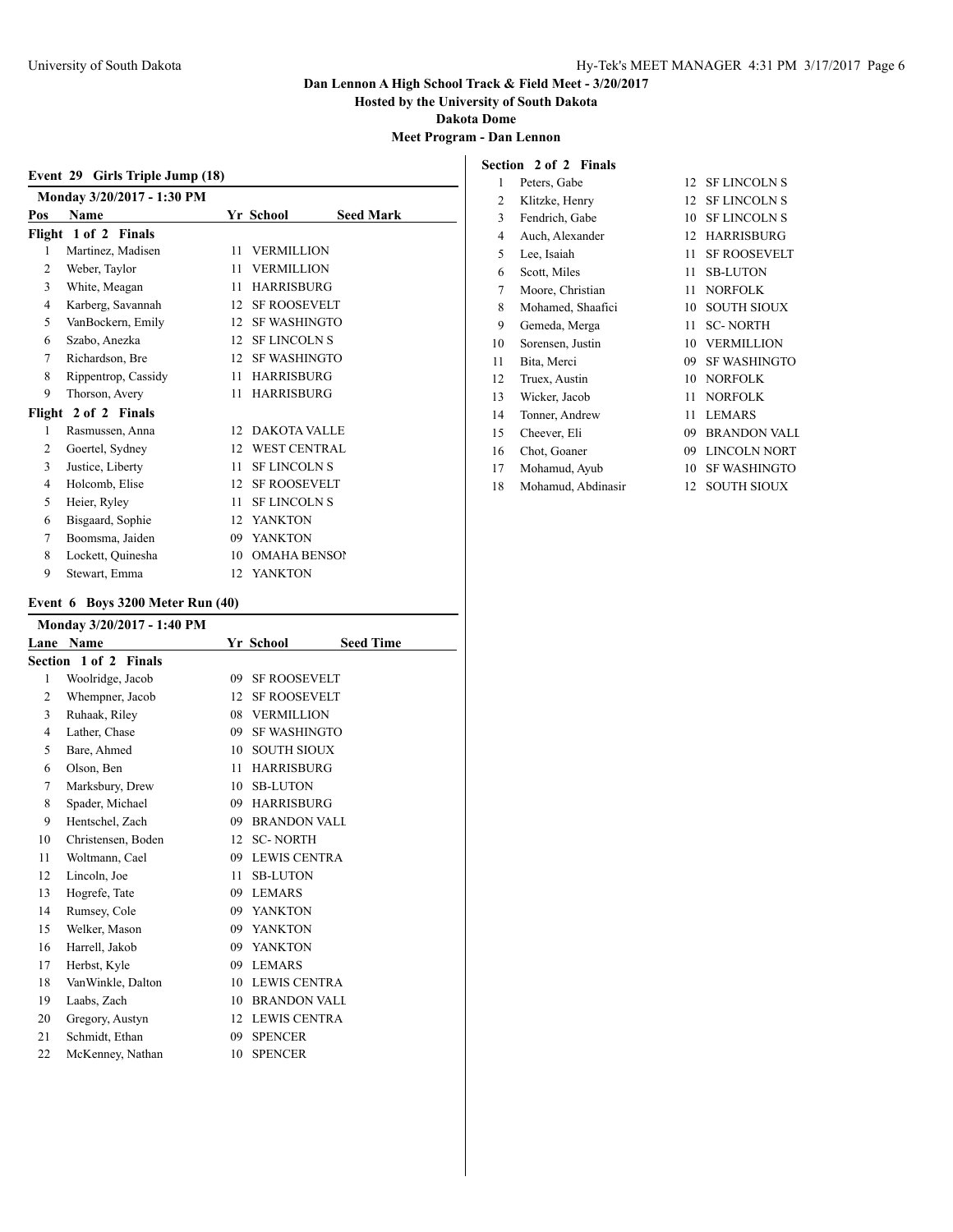**Hosted by the University of South Dakota**

**Dakota Dome**

**Meet Program - Dan Lennon**

|        | Event 10 Boys High Jump (34) |              |                               |  |  |  |  |
|--------|------------------------------|--------------|-------------------------------|--|--|--|--|
|        | Monday 3/20/2017 - 2:30 PM   |              |                               |  |  |  |  |
| Pos    | Name                         |              | Yr School<br><b>Seed Mark</b> |  |  |  |  |
| Flight | 1 of 1 Finals                |              |                               |  |  |  |  |
| 1      | Roth, Colbey                 | 09           | <b>LEWIS CENTRA</b>           |  |  |  |  |
| 2      | Streeter, Austin             | 10           | <b>SIOUX CITY W</b>           |  |  |  |  |
| 3      | Walker, Bailey               | 12           | <b>LEWIS CENTRA</b>           |  |  |  |  |
| 4      | Holt, Alex                   | 09           | <b>HARRISBURG</b>             |  |  |  |  |
| 5      | Vaughn, Jhett                | 11           | <b>SF ROOSEVELT</b>           |  |  |  |  |
| 6      | Snyder, Adam                 | 10           | <b>HARRISBURG</b>             |  |  |  |  |
| 7      | Hamilton, Keyvon             | 11           | <b>SF ROOSEVELT</b>           |  |  |  |  |
| 8      | Moshoeshoe, Mosa             | 12           | <b>SF ROOSEVELT</b>           |  |  |  |  |
| 9      | Anderson, Matt               | 09           | <b>BRANDON VALL</b>           |  |  |  |  |
| 10     | Wilhus, Mika                 | 11           | <b>LEMARS</b>                 |  |  |  |  |
| 11     | Morony, Kyle                 | 09           | <b>SPENCER</b>                |  |  |  |  |
| 12     | Schlender, Payton            | 09           | <b>NORFOLK</b>                |  |  |  |  |
| 13     | Douglas, Ray Ray             | 10           | <b>SIOUX CITY W</b>           |  |  |  |  |
| 14     | Jurrens, Ben                 | $12^{\circ}$ | <b>YANKTON</b>                |  |  |  |  |
| 15     | Shipman, Zach                | 11           | <b>LEWIS CENTRA</b>           |  |  |  |  |
| 16     | Schmidt, Trevor              | 11           | <b>SF WASHINGTO</b>           |  |  |  |  |
| 17     | McCann, Ty                   | 09           | <b>BRANDON VALL</b>           |  |  |  |  |
| 18     | Hill, Ryan                   | 10           | <b>HARRISBURG</b>             |  |  |  |  |
| 19     | Strom, Elijah                | 10           | <b>SOUTH SIOUX</b>            |  |  |  |  |
| 20     | Dohren, Gage                 | 09           | <b>NORFOLK</b>                |  |  |  |  |
| 21     | Ritz, Easton                 | 10           | <b>SB-LUTON</b>               |  |  |  |  |
| 22     | Blok, Jordan                 | 10           | <b>BRANDON VALL</b>           |  |  |  |  |
| 23     | Weldon, Demarcus             | 09           | <b>SF LINCOLN S</b>           |  |  |  |  |
| 24     | Popkes, Nate                 | 10           | <b>SF LINCOLN S</b>           |  |  |  |  |
| 25     | Folsland, JD                 | 10           | <b>SF LINCOLN S</b>           |  |  |  |  |
| 26     | Goss-Griffin, Christian      | 12           | <b>VERMILLION</b>             |  |  |  |  |
| 27     | Allick, Josiah               | 09           | LINCOLN NORT                  |  |  |  |  |
| 28     | Kinsley, Chris               | 12           | <b>YANKTON</b>                |  |  |  |  |
| 29     | DeMoss, Sam                  | 10           | <b>SB-LUTON</b>               |  |  |  |  |
| 30     | Malone, Javone               | 12           | <b>OMAHA BENSOI</b>           |  |  |  |  |
| 31     | Dillavou, Danny              | 11           | <b>SB-LUTON</b>               |  |  |  |  |
| 32     | Tealer, Marteko              | 10           | <b>OMAHA BENSOI</b>           |  |  |  |  |
| 33     | Larson, Travis               | 12           | <b>NORFOLK</b>                |  |  |  |  |
| 34     | Cantrall, Cameron            | 12           | <b>SPENCER</b>                |  |  |  |  |

**Event 31 Boys Pole Vault (22)**

| Monday 3/20/2017 - 2:30 PM |    |                               |
|----------------------------|----|-------------------------------|
| <b>Name</b>                |    | <b>Seed Mark</b><br>Yr School |
| Flight 1 of 1 Finals       |    |                               |
| McDonald, Alex             | 09 | <b>NORFOLK</b>                |
| Martain, Caleb             | 12 | <b>DV PANTHERS</b>            |
| DeLuna, Edgar              | 10 | <b>SOUTH SIOUX</b>            |
| Miranda, izzy              | 11 | <b>SOUTH SIOUX</b>            |
| Wallace, Jensen            | 12 | <b>SOUTH SIOUX</b>            |
| Palmer, Oakley             | 11 | <b>YANKTON</b>                |
| Cwach, Blake               | 12 | <b>YANKTON</b>                |
| McKellips, Dallas          | 11 | <b>NORFOLK</b>                |
| Strong, Cale               | 10 | <b>NORFOLK</b>                |
| Bartunek, Austin           | 10 | <b>ST. THOMAS M</b>           |
| Schirado, Nick             | 11 | <b>HARRISBURG</b>             |
| Wold, Maximus              | 10 | <b>BELLEVUE EAS</b>           |
| Christensen, Jens          | 10 | <b>ST. THOMAS M</b>           |
| Voss, Peyton               | 11 | <b>HARRISBURG</b>             |
| Tellinghuisen, Ethan       | 10 | <b>BRANDON VALL</b>           |
| Vardsveen, Michael         | 10 | <b>BRANDON VALL</b>           |
| Hines, Frank               | 10 | <b>HURON</b>                  |
| Goertzen, Jake             | 09 | LINCOLN NORT                  |
| Dean, Trevor               | 11 | <b>BRANDON VALL</b>           |
| Kleinsasser, Travis        | 11 | <b>HURON</b>                  |
| Hoback, Nolan              | 11 | <b>HARRISBURG</b>             |
| Francom, Trent             | 12 | <b>HURON</b>                  |
|                            |    |                               |

### **Event 37 Girls 1600 Sprint Medley (30)**

|        | Monday 3/20/2017 - 2:40 PM |       |                  |
|--------|----------------------------|-------|------------------|
|        | Lane Team                  | Relay | <b>Seed Time</b> |
|        | Section 1 of 5 Finals      |       |                  |
| 3      | <b>BRANDON VALL</b>        | B     |                  |
| 4      | <b>LEMARS</b>              | B     |                  |
| 5      | <b>CB ABRAHAM L</b>        |       |                  |
| 6      | <b>CB ABRAHAM L</b>        | B     |                  |
| 7      | <b>LEWIS CENTRA</b>        | C     |                  |
| 8      | <b>SC-NORTH</b>            | B     |                  |
|        | Section 2 of 5 Finals      |       |                  |
| 3      | <b>BELLEVUE EAS</b>        |       |                  |
| 4      | <b>SPENCER</b>             | B     |                  |
| 5      | <b>YANKTON</b>             | B     |                  |
| 6      | <b>NORFOLK</b>             |       |                  |
| $\tau$ | <b>SB-LUTON</b>            | B     |                  |
| 8      | <b>LEWIS CENTRA</b>        | B     |                  |
|        | Section 3 of 5 Finals      |       |                  |
| 3      | <b>SOUTH SIOUX</b>         |       |                  |
| 4      | <b>LEMARS</b>              |       |                  |
| 5      | <b>YANKTON</b>             |       |                  |
| 6      | <b>HARRISBURG</b>          |       |                  |
| $\tau$ | <b>SB-LUTON</b>            |       |                  |
| 8      | <b>LEWIS CENTRA</b>        |       |                  |
|        |                            |       |                  |
|        |                            |       |                  |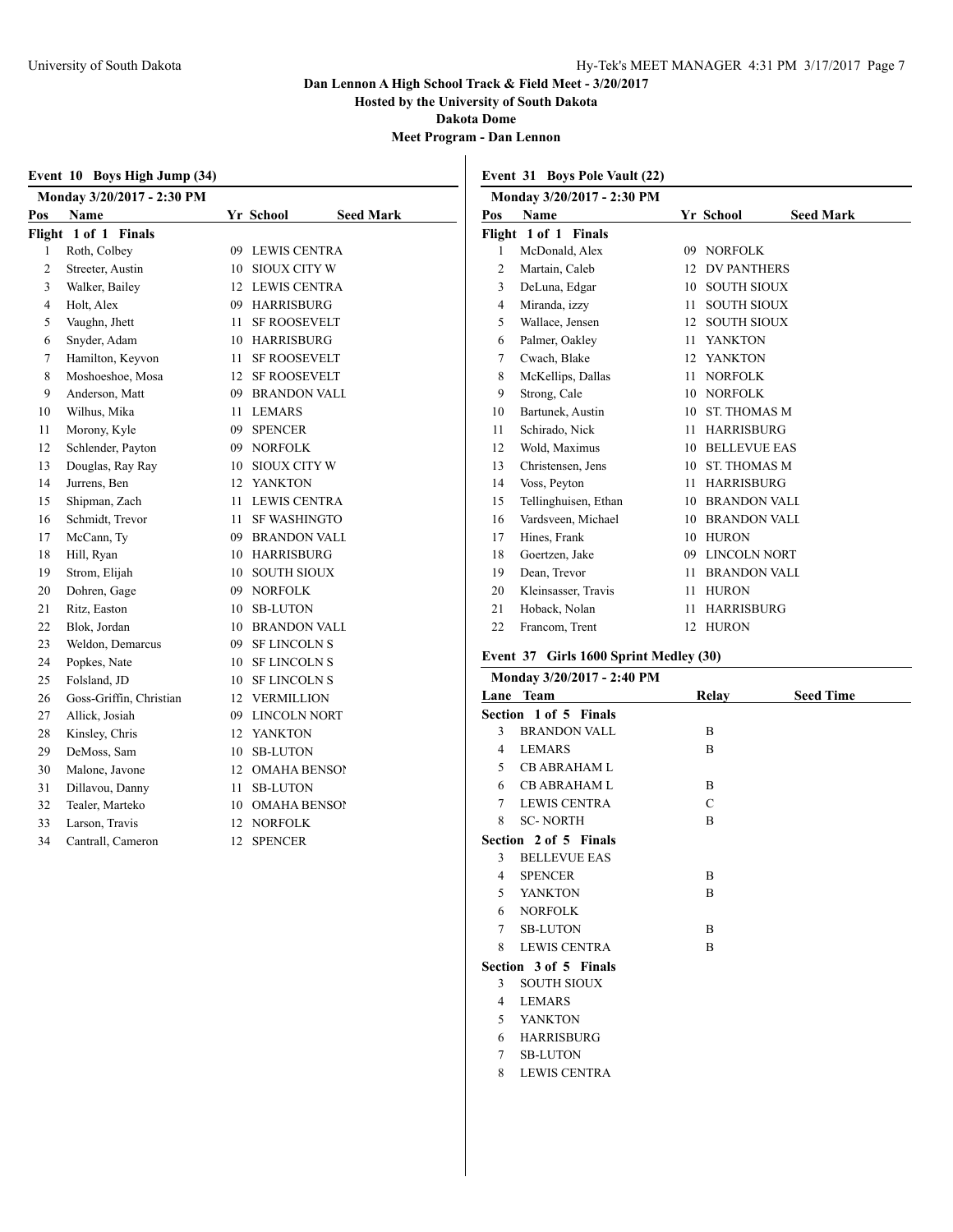**Hosted by the University of South Dakota**

**Dakota Dome**

**Meet Program - Dan Lennon**

|        |                              | Section 4 of 5 Finals(Event 37 Girls 1600 Sprint Medley (30)) |
|--------|------------------------------|---------------------------------------------------------------|
| 3      | <b>WEST CENTRAL</b>          | В                                                             |
| 4      | <b>SC-EAST</b>               | В                                                             |
| 5.     | <b>BISHOP HEELA</b>          |                                                               |
| 6      | <b>SF WASHINGTO</b>          |                                                               |
| $\tau$ | <b>SC-NORTH</b>              |                                                               |
| 8      | <b>SPENCER</b>               |                                                               |
|        | <b>Section 5 of 5 Finals</b> |                                                               |
| 3      | <b>SC-EAST</b>               |                                                               |
| 4      | <b>VERMILLION</b>            |                                                               |
| 5      | <b>SF LINCOLN S</b>          |                                                               |
| 6      | <b>BRANDON VALL</b>          |                                                               |
| 7      | <b>WEST CENTRAL</b>          |                                                               |
| 8      | <b>SF ROOSEVELT</b>          |                                                               |

### **Event 12 Boys Long Jump (46)**

|                | Monday 3/20/2017 - 3:00 PM |                  |                               |
|----------------|----------------------------|------------------|-------------------------------|
| Pos            | Name                       |                  | Yr School<br><b>Seed Mark</b> |
|                | Flight 1 of 4 Finals       |                  |                               |
| 1              | Snyder, Adam               | 10               | <b>HARRISBURG</b>             |
| 2              | Ferguson, Tyler            | 10               | <b>LEMARS</b>                 |
| 3              | Jurrens, Ben               | 12               | YANKTON                       |
| $\overline{4}$ | Brown, Julian              |                  | 09 LEWIS CENTRA               |
| 5              | Simmons, Kobe              | 10               | <b>SOUTH SIOUX</b>            |
| 6              | Christenson, Grayson       |                  | 09 BRANDON VALL               |
| 7              | McGuire, Dylan             | 10               | <b>SOUTH SIOUX</b>            |
| 8              | Toki, Aisea                |                  | 09 LEMARS                     |
| 9              | Nichols, Caden             |                  | 09 BRANDON VALL               |
| 10             | Swedler, Jorma             | 09               | <b>SB-LUTON</b>               |
| 11             | Schmidt, Trevor            | 11               | <b>SF WASHINGTO</b>           |
|                | Flight 2 of 4 Finals       |                  |                               |
| 1              | Torres, David              | 12               | <b>SOUTH SIOUX</b>            |
| 2              | Douglas, Ray Ray           | 10               | <b>SIOUX CITY W</b>           |
| 3              | Blitch, Hayden             | 09               | <b>NORFOLK</b>                |
| $\overline{4}$ | Brown, Noah                | 12 <sup>12</sup> | <b>SF WASHINGTO</b>           |
| 5              | Roewart, Jhei              |                  | 09 HARRISBURG                 |
| 6              | Waddell, Mitch             | 12               | <b>SF WASHINGTO</b>           |
| 7              | Miller, Hunter             | 12 <sup>12</sup> | <b>SPENCER</b>                |
| 8              | Shultz, Zach               | 10               | <b>SB-LUTON</b>               |
| 9              | Wagner, Tyler              | 12               | <b>SC-NORTH</b>               |
| 10             | Steffel, Jesse             |                  | 09 BRANDON VALL               |
| 11             | Lorang, Gabe               | 11               | <b>WEST CENTRAL</b>           |
| 12             | Truong, Dennis             | 11               | <b>SPENCER</b>                |
|                |                            |                  |                               |

|                | Flight 3 of 4 Finals |                  |                     |
|----------------|----------------------|------------------|---------------------|
| 1              | Rew, Collin          | 10               | <b>LEWIS CENTRA</b> |
| $\overline{2}$ | Ohl, Travis          | 11               | <b>DV PANTHERS</b>  |
| 3              | Chear, Hunter        | 10               | <b>HARRISBURG</b>   |
| 4              | Foote, Dylan         | 11               | <b>LEWIS CENTRA</b> |
| 5              | Davis, Rashan        | 12               | <b>SC-NORTH</b>     |
| 6              | Mapp, Dapree         | 10               | <b>OMAHA BENSOI</b> |
| 7              | Vollmer, Princeton   | 09               | <b>YANKTON</b>      |
| 8              | Johnson, Austin      | 12               | <b>SF ROOSEVELT</b> |
| 9              | Henery, Garrett      | 09               | <b>NORFOLK</b>      |
| 10             | Moshoeshoe, Mosa     | 12               | <b>SF ROOSEVELT</b> |
| 11             | Thompson, Mason      | 12               | <b>NORFOLK</b>      |
| 12             | Hester, Demareio     | 11               | <b>SF ROOSEVELT</b> |
| Flight         | 4 of 4 Finals        |                  |                     |
| 1              | Mass, Alec           | 12               | <b>LEWIS CENTRA</b> |
| 2              | Coldren, Walker      | 11               | <b>SPENCER</b>      |
| 3              | Pratt, Rylan         | 11               | <b>VERMILLION</b>   |
| 4              | Engebretson, JT      | 11               | <b>LEMARS</b>       |
| 5              | Bizimana, David      | 11               | <b>SF LINCOLN S</b> |
| 6              | Kinsley, Chris       | 12 <sup>12</sup> | <b>YANKTON</b>      |
| 7              | Garry, Devon         | 11               | <b>WEST CENTRAL</b> |
| 8              | Boerner, Ethan       | 11               | <b>BELLEVUE EAS</b> |
| 9              | Redd, Malik          | 11               | <b>SF LINCOLN S</b> |
| 10             | Aanderud, Jake       | 12               | <b>ST. THOMAS M</b> |
| 11             | Looby, Eric          | 12               | <b>SF LINCOLN S</b> |

## **Event 38 Boys 1600 Sprint Medley (28)**

|                | Monday 3/20/2017 - 3:10 PM |               |                  |
|----------------|----------------------------|---------------|------------------|
|                | Lane Team                  | Relay         | <b>Seed Time</b> |
|                | Section 1 of 4 Finals      |               |                  |
| 1              | <b>SOUTH SIOUX</b>         | B             |                  |
| 2              | <b>SC-NORTH</b>            | B             |                  |
| 3              | <b>SPENCER</b>             | B             |                  |
| $\overline{4}$ | <b>BRANDON VALL</b>        |               |                  |
| 5              | <b>BRANDON VALL</b>        | B             |                  |
| 6              | YANKTON                    |               |                  |
| $\tau$         | YANKTON                    | B             |                  |
| 8              | <b>WEST CENTRAL</b>        |               |                  |
|                | Section 2 of 4 Finals      |               |                  |
| $\overline{c}$ | <b>SC-NORTH</b>            |               |                  |
| $\mathbf{3}$   | <b>SOUTH SIOUX</b>         |               |                  |
| $\overline{4}$ | <b>LEWIS CENTRA</b>        | $\mathcal{C}$ |                  |
| 5              | <b>LEMARS</b>              | B             |                  |
| 6              | <b>TEA AREA</b>            |               |                  |
| $\tau$         | <b>SB-LUTON</b>            | B             |                  |
| 8              | <b>SPENCER</b>             |               |                  |
|                | Section 3 of 4 Finals      |               |                  |
| $\overline{2}$ | <b>LEWIS CENTRA</b>        | D             |                  |
| 3              | <b>SIOUX CITY W</b>        |               |                  |
| 4              | <b>LEMARS</b>              |               |                  |
| 5              | <b>LEWIS CENTRA</b>        | B             |                  |
| 6              | <b>SC-EAST</b>             |               |                  |
| 7              | <b>SC-EAST</b>             | B             |                  |
| 8              | <b>HARRISBURG</b>          |               |                  |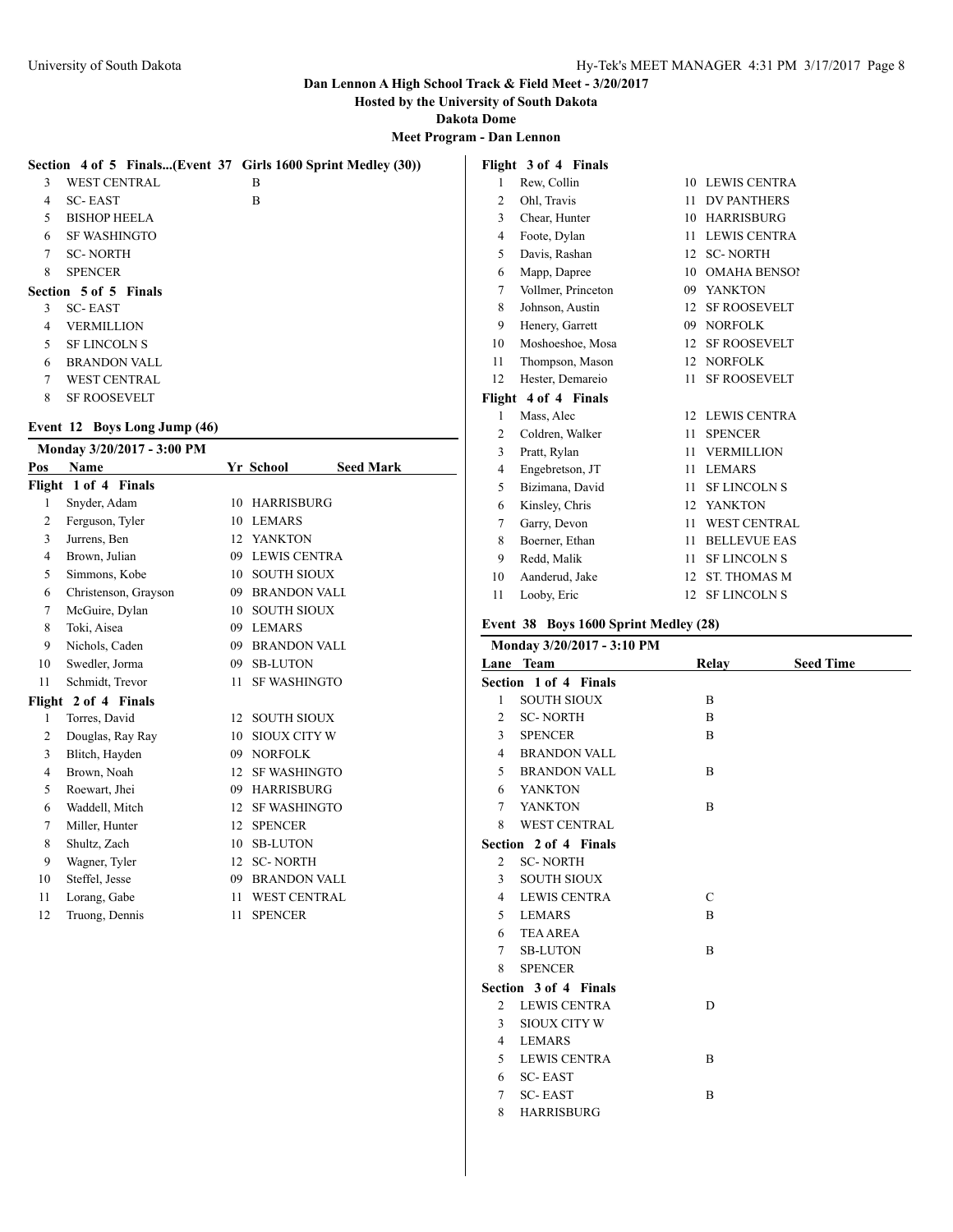**Hosted by the University of South Dakota**

**Dakota Dome**

**Meet Program - Dan Lennon**

#### **Section 4 of 4 Finals...(Event 38 Boys 1600 Sprint Medley (28))**

SF ROOSEVELT

- SF LINCOLN S
- LINCOLN NORT
- SF WASHINGTO
- LEWIS CENTRA
- SB-LUTON

#### **Event 21 Girls 1600 Meter Run (43)**

|                | Monday 3/20/2017 - 4:20 PM |                  |                     |                  |
|----------------|----------------------------|------------------|---------------------|------------------|
| Lane           | Name                       |                  | Yr School           | <b>Seed Time</b> |
|                | Section 1 of 2 Finals      |                  |                     |                  |
| 1              | Whisler, Taryn             | 09               | <b>VERMILLION</b>   |                  |
| 2              | Lewis, Alee                | 10               | <b>SC-EAST</b>      |                  |
| 3              | Phillips, Karlee           | 09               | <b>SC-EAST</b>      |                  |
| $\overline{4}$ | Bierwagen, Alyssa          | 12 <sup>12</sup> | <b>SF ROOSEVELT</b> |                  |
| 5              | Braun, Kendall             | 11               | <b>NORFOLK</b>      |                  |
| 6              | Etrheim, Megan             | 11               | <b>SF WASHINGTO</b> |                  |
| 7              | Malskeit, Abigail          |                  | 10 LEWIS CENTRA     |                  |
| 8              | Cain, Abbie                | 09               | <b>WEST CENTRAL</b> |                  |
| 9              | Blue, Jenni                | 12               | <b>WEST CENTRAL</b> |                  |
| 10             | Gress, Alexis              | 12               | <b>CB ABRAHAM L</b> |                  |
| 11             | Vroman, Anna               | 09               | <b>SF WASHINGTO</b> |                  |
| 12             | Perk, Lauryn               |                  | 12 YANKTON          |                  |
| 13             | Whisenhunt, Keondra        | 11               | <b>BELLEVUE EAS</b> |                  |
| 14             | Pickering, Megan           | 09               | <b>BRANDON VALI</b> |                  |
| 15             | Brown, MaKenzie            | 11               | <b>CB ABRAHAM L</b> |                  |
| 16             | Santiago, Leila            | 09               | <b>SB-LUTON</b>     |                  |
| 17             | Olson, Monica              | 09               | <b>SC-NORTH</b>     |                  |
| 18             | Blue, Kayli                | 10               | <b>WEST CENTRAL</b> |                  |
| 19             | Skatges, Alyssa            | 09               | <b>SB-LUTON</b>     |                  |
| 20             | Walters, Jaycelyn          | 10               | <b>SC-NORTH</b>     |                  |
| 21             | Widjaja, Abigail           | 09               | <b>SB-LUTON</b>     |                  |

### **Section 2 of 2 Finals** Lavin, Maddie 11 VERMILLION Lado, Diana 09 LINCOLN NORT Klatt, Courtney 11 SF LINCOLN S 4 Sudbeck, Caroline 09 SF LINCOLN S 5 Levesque, Analise 10 SF LINCOLN S Roberts, Morgan 11 SPENCER Ali, Tasneem 09 LINCOLN NORT 8 Means, Megan 11 NORFOLK Karolevitz, Ellie 07 YANKTON Bietz, Madisyn 07 YANKTON Fisher, Elisa 09 SPENCER Smith, Emma 12 LEWIS CENTRA Lester, Avery 12 SC- EAST Rocha, Sadie 10 SOUTH SIOUX 15 McKernan, Kierra 11 SIOUX CITY W Morey, Jenna 09 SPENCER Smithback, Austyn 09 HARRISBURG Fenderson, Jadalyn 10 SF ROOSEVELT Kray, Carlie 11 SF WASHINGTO Yebra, Lillyana 12 SC- NORTH Protzman, Grace 11 NORFOLK Ketcham, Jessalyn 12 SF ROOSEVELT

#### **Event 5 Boys 1600 Meter Run (53)**

|    | Monday 3/20/2017 - 4:45 PM |    |                     |                  |
|----|----------------------------|----|---------------------|------------------|
|    | Lane Name                  |    | Yr School           | <b>Seed Time</b> |
|    | Section 1 of 3 Finals      |    |                     |                  |
| 1  | Jaquith, Brady             | 11 | <b>YANKTON</b>      |                  |
| 2  | Miller, Caleb              | 12 | <b>SC-NORTH</b>     |                  |
| 3  | Lincoln, Joe               | 11 | <b>SB-LUTON</b>     |                  |
| 4  | Jones, Chris               | 12 | <b>YANKTON</b>      |                  |
| 5  | Sell, Josh                 | 09 | <b>LEWIS CENTRA</b> |                  |
| 6  | Gregory, Austyn            | 12 | <b>LEWIS CENTRA</b> |                  |
| 7  | Grames, Tyler              | 11 | <b>SB-LUTON</b>     |                  |
| 8  | Chang, Yi-Wei              | 11 | <b>SPENCER</b>      |                  |
| 9  | McKenney, Nathan           | 10 | <b>SPENCER</b>      |                  |
| 10 | Tarr, Trevor               | 09 | <b>VERMILLION</b>   |                  |
| 11 | Eybers, Aaron              | 11 | <b>SC-NORTH</b>     |                  |
| 12 | Jaw, Lin                   | 11 | <b>VERMILLION</b>   |                  |
| 13 | Francksen-Small, Jacob     | 09 | <b>LEMARS</b>       |                  |
| 14 | Lampe, Ryan                | 09 | <b>LINCOLN NORT</b> |                  |
| 15 | Pederson, Carter           | 10 | <b>BRANDON VALL</b> |                  |
| 16 | Wells, Tyler               | 10 | <b>BRANDON VALL</b> |                  |
| 17 | O'Dwyer, Jacob             | 09 | <b>LEMARS</b>       |                  |
| 18 | Graves, Joe                | 09 | <b>DV PANTHERS</b>  |                  |
|    |                            |    |                     |                  |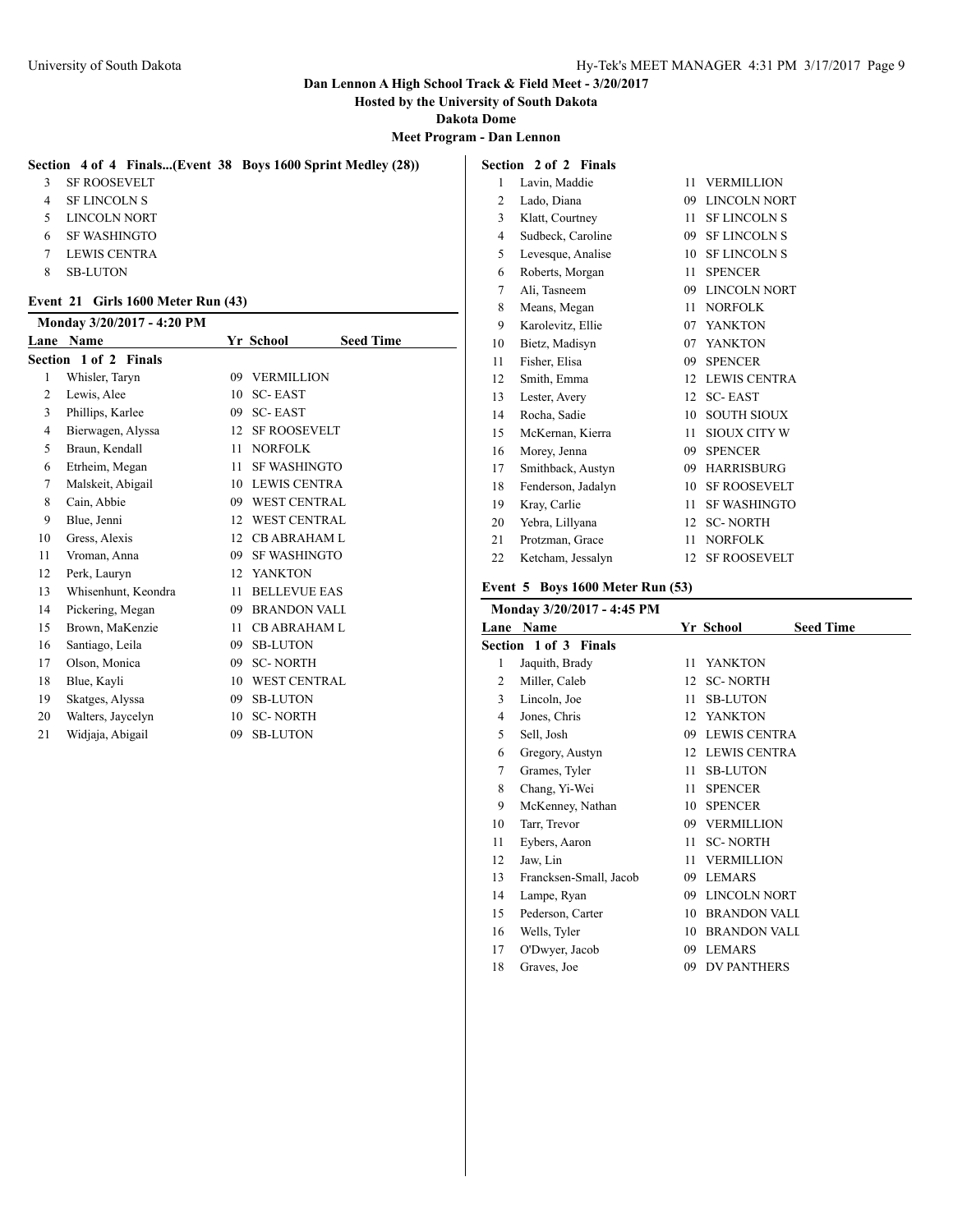**Hosted by the University of South Dakota**

**Dakota Dome**

**Meet Program - Dan Lennon**

|    | Section 2 of 3 Finals(Event 5 Boys 1600 Meter Run (53))<br>Flight 2 of 4 Finals |    |                     |                |                      |    |                     |
|----|---------------------------------------------------------------------------------|----|---------------------|----------------|----------------------|----|---------------------|
| 1  | Mvuyekure, Bonheur                                                              |    | 11 SF WASHINGTO     | 1              | Cowling, Conner      |    | 10 NORFOLK          |
| 2  | Taylor, Cole                                                                    | 11 | <b>SC-EAST</b>      | 2              | Stibbs, Michael      | 12 | <b>SC-EAST</b>      |
| 3  | Mohamed, Firomsa                                                                | 11 | <b>SOUTH SIOUX</b>  | 3              | Arrington, Kyle      |    | 12 LEWIS CENTRA     |
| 4  | Powell, Joshua                                                                  | 12 | <b>BRANDON VALI</b> | 4              | Lynde, Dylan         | 12 | YANKTON             |
| 5  | Chot, Goaner                                                                    | 09 | <b>LINCOLN NORT</b> | 5              | Rafferty, Trevor     | 11 | <b>YANKTON</b>      |
| 6  | Devine, James                                                                   | 09 | <b>LEWIS CENTRA</b> | 6              | Koster, Keifer       | 12 | <b>SOUTH SIOUX</b>  |
| 7  | Kleinwolterink, Keegen                                                          | 12 | <b>TEA AREA</b>     | 7              | Ludwigs, Wylie       | 11 | <b>LEMARS</b>       |
| 8  | Knox, Matt                                                                      | 12 | <b>SF ROOSEVELT</b> | 8              | Treiber, Grant       | 10 | <b>SF LINCOLN S</b> |
| 9  | Okken, Pierce                                                                   | 09 | <b>HARRISBURG</b>   | 9              | Jones, Logan         | 09 | <b>LEWIS CENTRA</b> |
| 10 | Benson, Luke                                                                    | 10 | <b>SIOUX CITY W</b> | 10             | Camerer, Max         | 11 | <b>SB-LUTON</b>     |
| 11 | Woltmann, Cael                                                                  | 09 | <b>LEWIS CENTRA</b> | 11             | Kluver, Riley        |    | 11 LEMARS           |
| 12 | Schmidt, Ethan                                                                  | 09 | <b>SPENCER</b>      | 12             | List, Chris          |    | 12 TEA AREA         |
| 13 | Chain, Isaac                                                                    | 11 | <b>LEWIS CENTRA</b> |                | Flight 3 of 4 Finals |    |                     |
| 14 | Mahamed, Shodo                                                                  | 11 | <b>SF WASHINGTO</b> | 1              | Duncan, Chris        | 11 | TEA AREA            |
| 15 | Walter, Alex                                                                    | 11 | <b>SF WASHINGTO</b> | $\overline{c}$ | Hovorka, Noah        | 11 | <b>HARRISBURG</b>   |
| 16 | Spader, Michael                                                                 | 09 | <b>HARRISBURG</b>   | 3              | McAllister, Connor   |    | 12 HARRISBURG       |
| 17 | Tonner, Andrew                                                                  | 11 | <b>LEMARS</b>       | 4              | Franck, Cody         |    | 11 LEMARS           |
| 18 | Cap, Justin                                                                     | 10 | YANKTON             | 5              | Nelson, Tyler        |    | 12 BRANDON VALL     |
| 19 | Wolf, Nick                                                                      | 09 | <b>LEWIS CENTRA</b> | 6              | Woodrasks, Michael   |    | 11 HARRISBURG       |
|    | Section 3 of 3 Finals                                                           |    |                     | 7              | Essick, Cameron      |    | 12 SPENCER          |
| 1  | Iverson, Seth                                                                   | 12 | <b>SF ROOSEVELT</b> | 8              | Vick, Ethan          |    | 12 SC-EAST          |
| 2  | Peters, Derick                                                                  | 11 | <b>WEST CENTRAL</b> | 9              | Woodruff, Koryatt    | 11 | <b>SIOUX CITY W</b> |
| 3  | Mohamed, Abdulkadir                                                             | 12 | <b>SOUTH SIOUX</b>  | 10             | Konidas, George      |    | 12 SC-NORTH         |
| 4  | Gele, Osman                                                                     | 12 | <b>SOUTH SIOUX</b>  | 11             | Nieuwsma, Peyton     | 10 | <b>SF WASHINGTO</b> |
| 5  | Elliott, Jack                                                                   | 10 | <b>SF LINCOLN S</b> |                | Flight 4 of 4 Finals |    |                     |
| 6  | Elliott, Sam                                                                    | 10 | <b>SF LINCOLN S</b> | 1              | Farniok, Will        | 11 | <b>SF WASHINGTO</b> |
| 7  | Auch, Alexander                                                                 | 12 | <b>HARRISBURG</b>   | $\overline{2}$ | Wilson, Jack         | 11 | <b>SF WASHINGTO</b> |
| 8  | Kittelson, Jonathon                                                             | 10 | <b>NORFOLK</b>      | 3              | McCormick, Mason     | 11 | <b>SF ROOSEVELT</b> |
| 9  | Scott, Miles                                                                    | 11 | <b>SB-LUTON</b>     | 4              | Dover, Richard       | 12 | <b>NORFOLK</b>      |
| 10 | Meier, Dawson                                                                   | 10 | <b>NORFOLK</b>      | 5              | Payer, Jordan        | 12 | <b>YANKTON</b>      |
| 11 | Gemeda, Merga                                                                   | 11 | <b>SC-NORTH</b>     | 6              | Jahn, Tyson          | 12 | <b>SF ROOSEVELT</b> |
| 12 | Chesley, Blake                                                                  | 12 | <b>SF ROOSEVELT</b> | 7              | Parker, Ryan         | 12 | <b>DV PANTHERS</b>  |
| 13 | Peters, Braden                                                                  | 10 | <b>WEST CENTRAL</b> | 8              | Stolze, Kelly        | 12 | <b>SOUTH SIOUX</b>  |
| 14 | Radichev, Evgeni                                                                | 10 | <b>SF LINCOLN S</b> | 9              | Theobald, Dane       | 11 | <b>LEWIS CENTRA</b> |
| 15 | Sorensen, Justin                                                                | 10 | <b>VERMILLION</b>   | 10             | Stolze, Korey        | 12 | <b>SOUTH SIOUX</b>  |
| 16 | Koehler, Ethan                                                                  | 11 | <b>NORFOLK</b>      | 11             | Phelps, Nick         |    | 11 KP-WC            |

### **Event 14 Boys Shot Put (46)**

|     | Monday 3/20/2017 - 5:00 PM |    |                     |                  |
|-----|----------------------------|----|---------------------|------------------|
| Pos | Name                       |    | Yr School           | <b>Seed Mark</b> |
|     | Flight 1 of 4 Finals       |    |                     |                  |
| 1   | San, Choumno               | 10 | SIOUX CITY W        |                  |
| 2   | Coupland, Drake            | 10 | SIOUX CITY W        |                  |
| 3   | Ceasar, Bryan              | 11 | <b>SC-NORTH</b>     |                  |
| 4   | Walden, Alex               |    | 12 SC-NORTH         |                  |
| 5   | Larson, Dylan              | 11 | <b>VERMILLION</b>   |                  |
| 6   | Statzer, Tevin             | 09 | <b>LEWIS CENTRA</b> |                  |
| 7   | Hoefling, Nic              | 12 | <b>SPENCER</b>      |                  |
| 8   | Grover, Travis             | 10 | <b>SPENCER</b>      |                  |
| 9   | Ohavon, Isaiah             | 12 | <b>WEST CENTRAL</b> |                  |
| 10  | Kolbeck, Alex              | 10 | <b>BRANDON VALL</b> |                  |
| 11  | Weber, Burke               | 10 | <b>BRANDON VALL</b> |                  |
| 12  | Shew, Colton               | 11 | <b>LEWIS CENTRA</b> |                  |
|     |                            |    |                     |                  |

# **Event 25 Girls 4x200 Meter Relay (34)**

|               | Monday 3/20/2017 - 5:10 PM |       |                  |
|---------------|----------------------------|-------|------------------|
|               | Lane Team                  | Relay | <b>Seed Time</b> |
|               | Section 1 of 5 Finals      |       |                  |
| 1             | <b>SC-NORTH</b>            | B     |                  |
| $\mathcal{L}$ | LEWIS CENTRA               | C     |                  |
| 3             | SIOUX CITY W               | B     |                  |
| 4             | <b>BELLEVUE EAS</b>        |       |                  |
| 5             | <b>CB ABRAHAM L</b>        | B     |                  |
| 6             | <b>TEA AREA</b>            |       |                  |
| 7             | LEWIS CENTRA               | B     |                  |
| 8             | <b>SOUTH SIOUX</b>         |       |                  |
|               |                            |       |                  |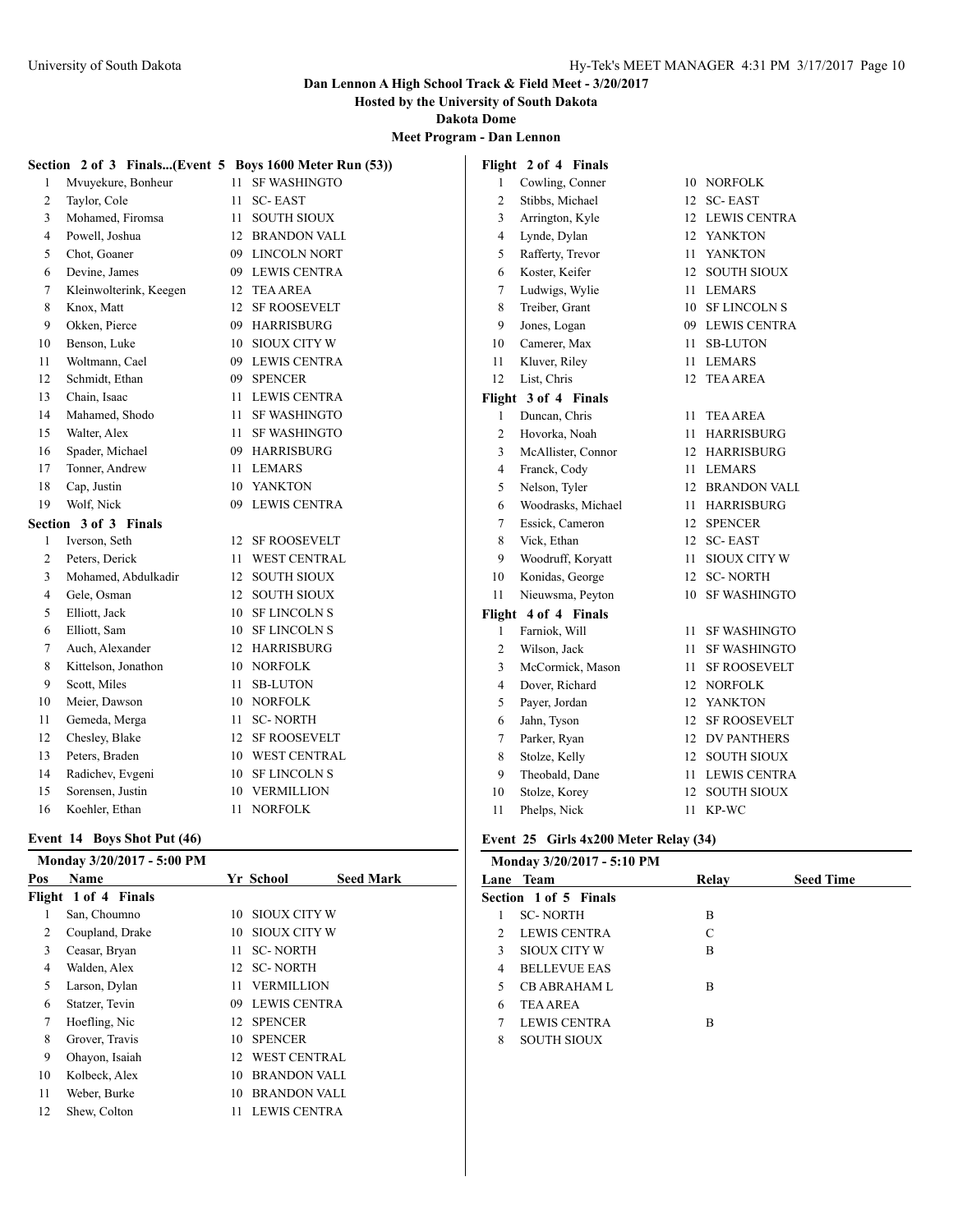YANKTON B SC- NORTH B

8 SIOUX CITY W B

 LEWIS CENTRA D SPENCER B 8 LEMARS B

 NORFOLK WEST CENTRAL

**Section 2 of 5 Finals** SIOUX CITY W YANKTON SOUTH SIOUX

### **Dan Lennon A High School Track & Field Meet - 3/20/2017**

**Hosted by the University of South Dakota**

**Dakota Dome**

**Meet Program - Dan Lennon**

|   | Section 2 of 5 Finals(Event 25 Girls 4x200 Meter Relay (34)) |              |                  |                | Section 3 of 5 Finals              |                  |                  |
|---|--------------------------------------------------------------|--------------|------------------|----------------|------------------------------------|------------------|------------------|
| 1 | <b>SB-LUTON</b>                                              | B            |                  | 3              | <b>OMAHA BENSON</b>                |                  |                  |
| 2 | <b>SF ROOSEVELT</b>                                          | B            |                  | 4              | <b>SF ROOSEVELT</b>                |                  |                  |
| 3 | <b>SB-LUTON</b>                                              |              |                  | 5              | <b>SF ROOSEVELT</b>                | $\mathbf B$      |                  |
| 4 | <b>SC-EAST</b>                                               | B            |                  | 6              | <b>LEWIS CENTRA</b>                | $\mathcal{C}$    |                  |
| 5 | <b>NORFOLK</b>                                               |              |                  | 7              | <b>HARRISBURG</b>                  |                  |                  |
| 6 | <b>SC-NORTH</b>                                              |              |                  | 8              | <b>SB-LUTON</b>                    | B                |                  |
| 7 | <b>YANKTON</b>                                               | B            |                  |                | Section 4 of 5 Finals              |                  |                  |
| 8 | <b>NORFOLK</b>                                               | B            |                  | 3              | <b>VERMILLION</b>                  |                  |                  |
|   | Section 3 of 5 Finals                                        |              |                  | 4              | <b>LEMARS</b>                      |                  |                  |
| 3 | <b>VERMILLION</b>                                            |              |                  | 5              | <b>BRANDON VALL</b>                |                  |                  |
| 4 | <b>SPENCER</b>                                               |              |                  | 6              | <b>SF WASHINGTO</b>                |                  |                  |
| 5 | <b>YANKTON</b>                                               |              |                  | 7              | <b>SC-EAST</b>                     |                  |                  |
| 6 | <b>SF ROOSEVELT</b>                                          |              |                  | 8              | <b>SPENCER</b>                     |                  |                  |
| 7 | <b>LEWIS CENTRA</b>                                          |              |                  |                | Section 5 of 5 Finals              |                  |                  |
| 8 | <b>SPENCER</b>                                               | B            |                  | 3              | <b>SF LINCOLN S</b>                |                  |                  |
|   | Section 4 of 5 Finals                                        |              |                  | 4              | <b>LINCOLN NORT</b>                |                  |                  |
| 3 | <b>SC-EAST</b>                                               |              |                  | 5              | <b>LEWIS CENTRA</b>                |                  |                  |
| 4 | <b>WEST CENTRAL</b>                                          | B            |                  | 6              | <b>SB-LUTON</b>                    |                  |                  |
| 5 | <b>HARRISBURG</b>                                            |              |                  | 7              | <b>SC-NORTH</b>                    |                  |                  |
| 6 | <b>BRANDON VALL</b>                                          | B            |                  | 8              | <b>LEWIS CENTRA</b>                | $\mathbf B$      |                  |
| 7 | <b>CB ABRAHAM L</b>                                          |              |                  |                |                                    |                  |                  |
| 8 | <b>SF WASHINGTO</b>                                          |              |                  |                | Event 20 Girls 400 Meter Dash (43) |                  |                  |
|   | Section 5 of 5 Finals                                        |              |                  |                | Monday 3/20/2017 - 5:50 PM         |                  |                  |
| 3 | <b>SF LINCOLN S</b>                                          |              |                  |                | Lane Name                          | <b>Yr School</b> | <b>Seed Time</b> |
| 4 | <b>OMAHA BENSON</b>                                          |              |                  |                | Section 1 of 6 Finals              |                  |                  |
| 5 | <b>WEST CENTRAL</b>                                          |              |                  | 1              | Storey, Elle                       | 09 SPENCER       |                  |
| 6 | <b>SIOUX CITY W</b>                                          |              |                  | 2              | Huggins, Hannah                    | 11 SC-NORTH      |                  |
| 7 | <b>BRANDON VALL</b>                                          |              |                  | 3              | Smith, Hannah                      | 12 LEWIS CENTRA  |                  |
| 8 | <b>BISHOP HEELA</b>                                          |              |                  | 4              | Fisher, Elisa                      | 09 SPENCER       |                  |
|   |                                                              |              |                  | 5              | Dunphy, Kylee                      | 10 LEWIS CENTRA  |                  |
|   | Event 9 Boys 4x200 Meter Relay (31)                          |              |                  | 6              | Fritcher, Mackenzi                 | 09 CB ABRAHAM L  |                  |
|   | Monday 3/20/2017 - 5:30 PM                                   |              |                  | 7              | Wolfe, Marissa                     | 10 SB-LUTON      |                  |
|   | Lane Team                                                    | <b>Relay</b> | <b>Seed Time</b> | 8              | Sanchez, Michelle                  | 09 SC-NORTH      |                  |
|   | Section 1 of 5 Finals                                        |              |                  |                | Section 2 of 6 Finals              |                  |                  |
| 2 | <b>SOUTH SIOUX</b>                                           | B            |                  |                | Cain, Emily                        | 11 WEST CENTRAL  |                  |
| 3 | <b>BRANDON VALL</b>                                          | B            |                  | $\overline{c}$ | Berens, Morgan                     | 09 WEST CENTRAL  |                  |

| 2 | Berens, Morgan        | 09 | <b>WEST CENTRAL</b> |
|---|-----------------------|----|---------------------|
| 3 | Borth, Abby           | 09 | <b>SPENCER</b>      |
| 4 | Silchuk, Olga         | 11 | <b>HARRISBURG</b>   |
| 5 | Schroeder, Ellie      | 09 | <b>VERMILLION</b>   |
| 6 | Johnson, Alexis       | 11 | <b>BELLEVUE EAS</b> |
| 7 | LaBrune, Mackenzie    | 09 | <b>VERMILLION</b>   |
| 8 | Eldridge, Nyah        | 09 | <b>SB-LUTON</b>     |
|   | Section 3 of 6 Finals |    |                     |
| 1 | Trotter, Marrisa      | 10 | CB ABRAHAM L        |
| 2 | Boetel, Paige         | 11 | <b>HARRISBURG</b>   |
| 3 | Crawford, Janai       | 11 | <b>TEA AREA</b>     |
| 4 | Fields, Rachel        | 11 | <b>SB-LUTON</b>     |
| 5 | Ellis, Shay           | 11 | <b>NORFOLK</b>      |
| 6 | Barber, Leah          | 09 | <b>SF WASHINGTO</b> |
| 7 | VanHorn, Sophie       | 09 | <b>BRANDON VALL</b> |

8 Houston, Dayana 12 OMAHA BENSON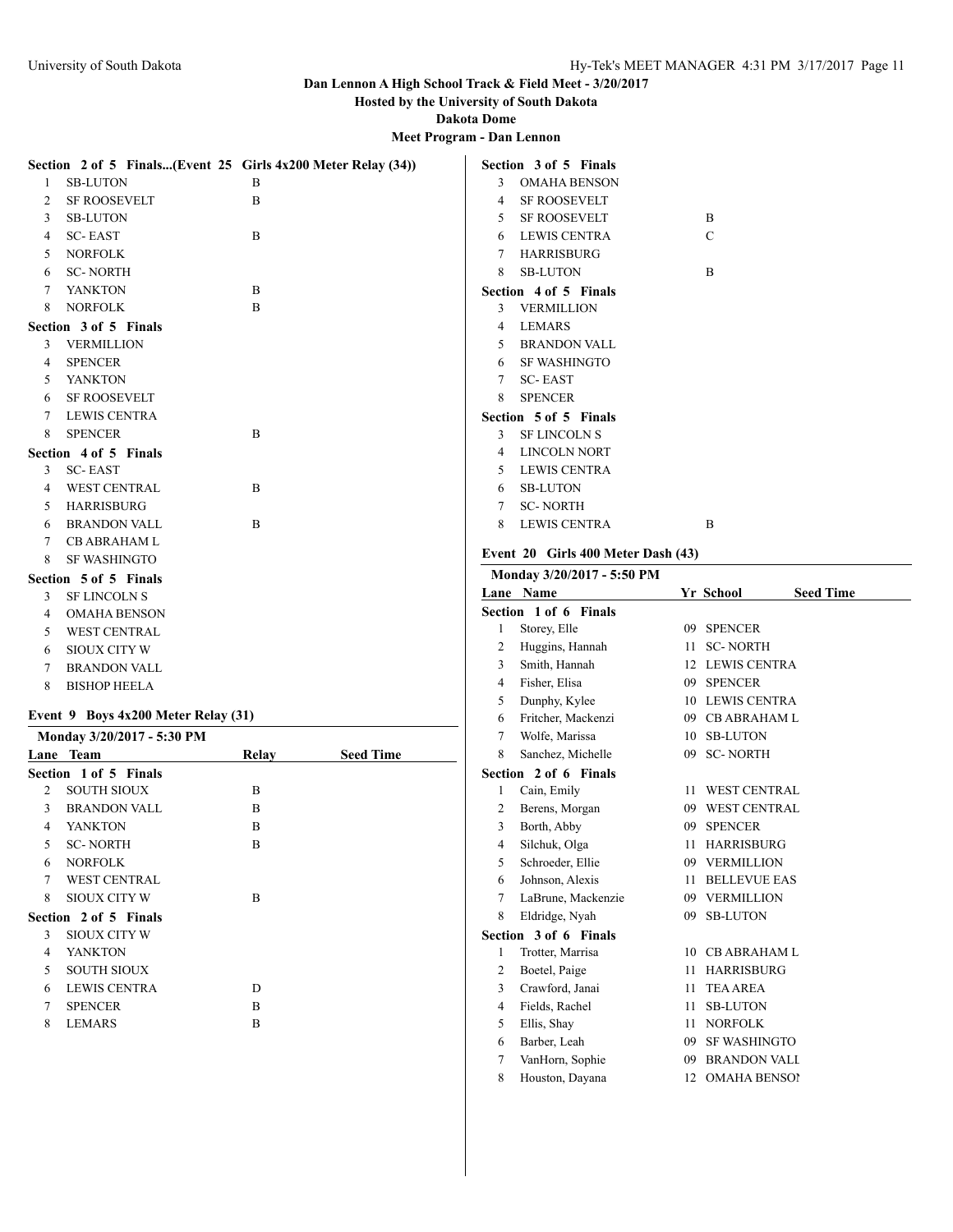**Hosted by the University of South Dakota**

**Dakota Dome**

**Meet Program - Dan Lennon**

|   | Section 4 of 6 Finals(Event 20 Girls 400 Meter Dash (43)) |    |                     |
|---|-----------------------------------------------------------|----|---------------------|
| 2 | Smith, Rachel                                             | 09 | <b>CB ABRAHAM L</b> |
| 3 | Kowang, Naomi                                             | 09 | <b>SF WASHINGTO</b> |
| 4 | Moser, Rebecca                                            |    | 12 YANKTON          |
| 5 | Van Dyke, Madi                                            | 09 | <b>SC-EAST</b>      |
| 6 | Koble, MaKenna                                            |    | 12 VERMILLION       |
| 7 | Delvaux, Jennica                                          | 11 | <b>YANKTON</b>      |
| 8 | Kong, Phekran                                             | 09 | <b>SF WASHINGTO</b> |
|   | Section 5 of 6 Finals                                     |    |                     |
| 3 | Scharffenberg, Mason                                      | 12 | <b>WEST CENTRAL</b> |
| 4 | Horner, Brooke                                            | 09 | <b>LINCOLN NORT</b> |
| 5 | Specht, Cameryn                                           | 11 | <b>YANKTON</b>      |
| 6 | Landon, Madison                                           | 12 | <b>SF LINCOLN S</b> |
| 7 | McCulley, Sami                                            | 12 | <b>SC-EAST</b>      |
| 8 | Gibbons, Jordan                                           | 09 | <b>LINCOLN NORT</b> |
|   | Section 6 of 6 Finals                                     |    |                     |
| 3 | Jochum, Madison                                           | 10 | <b>BISHOP HEELA</b> |
| 4 | Oyadare, Mercy                                            | 12 | <b>SC-NORTH</b>     |
| 5 | Cooper, Jasmyne                                           | 11 | <b>SF LINCOLN S</b> |
| 6 | Grismer, Hope                                             | 09 | <b>SF ROOSEVELT</b> |
| 7 | Black, Chloe                                              | 09 | <b>SF LINCOLN S</b> |

Paulsen, Mckenna 09 LEWIS CENTRA

# **Event 28 Girls Long Jump (36)**

|              | Monday 3/20/2017 - 6:00 PM |                  |                     |                  |
|--------------|----------------------------|------------------|---------------------|------------------|
| Pos          | Name                       |                  | Yr School           | <b>Seed Mark</b> |
|              | Flight 1 of 3 Finals       |                  |                     |                  |
| 1            | Cadwallader, Emily         | 10               | <b>SB-LUTON</b>     |                  |
| 2            | Immeker, Aliyah            | 09               | <b>SF ROOSEVELT</b> |                  |
| 3            | Fields, Rachel             | 11               | <b>SB-LUTON</b>     |                  |
| 4            | Brester, Halle             | 09               | <b>SB-LUTON</b>     |                  |
| 5            | Holcomb, Elise             | 12 <sup>12</sup> | <b>SF ROOSEVELT</b> |                  |
| 6            | Lowe, Felicia              | 10               | <b>WEST CENTRAL</b> |                  |
| 7            | Belhaj, Emira              | 10               | <b>SF LINCOLN S</b> |                  |
| 8            | Martinez, Madisen          | 11               | <b>VERMILLION</b>   |                  |
| 9            | Guzman, Selene             | 10               | <b>SOUTH SIOUX</b>  |                  |
| 10           | LeeBurton, Megan           | 12 <sup>2</sup>  | <b>SF ROOSEVELT</b> |                  |
| 11           | LaSale, Kenzi              | 10               | <b>CB ABRAHAM L</b> |                  |
| 12           | Knowles, Tori              | 11               | <b>SOUTH SIOUX</b>  |                  |
|              | Flight 2 of 3 Finals       |                  |                     |                  |
| $\mathbf{1}$ | Bailey, Kassidi            | 10               | <b>BRANDON VALI</b> |                  |
| 2            | Kuiken, Jennifer           | 12               | <b>WEST CENTRAL</b> |                  |
| 3            | Fichter, Rilee             | 11               | <b>CB ABRAHAM L</b> |                  |
| 4            | Dal, Josephine             | 10               | <b>SF LINCOLN S</b> |                  |
| 5            | Merksick, Emily            |                  | 10 LEWIS CENTRA     |                  |
| 6            | VanBockern, Emily          | 12 <sup>2</sup>  | <b>SF WASHINGTO</b> |                  |
| 7            | Johannsen, Jacee           | 09               | <b>SF WASHINGTO</b> |                  |
| 8            | Hamilton, Olivia           | 11               | <b>SPENCER</b>      |                  |
| 9            | Hopkins, Kailee            | 10               | <b>SPENCER</b>      |                  |
| 10           | Rost, Jalen                | 12               | <b>SPENCER</b>      |                  |
| 11           | Justice, Liberty           | 11               | <b>SF LINCOLN S</b> |                  |
| 12           | Thompson, Morgan           | 10               | <b>BRANDON VALI</b> |                  |
|              |                            |                  |                     |                  |

| Flight 3 of 3 Finals |                     |     |                     |  |  |  |  |  |
|----------------------|---------------------|-----|---------------------|--|--|--|--|--|
| 1                    | Weber, Taylor       | 11. | <b>VERMILLION</b>   |  |  |  |  |  |
| 2                    | Suhr, Katie         |     | 12 HARRISBURG       |  |  |  |  |  |
| 3                    | Cropley, Ellie      | 11  | <b>BISHOP HEELA</b> |  |  |  |  |  |
| 4                    | Richardson, Bre     | 12. | <b>SF WASHINGTO</b> |  |  |  |  |  |
| 5                    | Birath, Mikaela     | 11  | <b>BRANDON VALL</b> |  |  |  |  |  |
| 6                    | Rippentrop, Cassidy | 11  | <b>HARRISBURG</b>   |  |  |  |  |  |
| 7                    | Thorson, Avery      | 11. | <b>HARRISBURG</b>   |  |  |  |  |  |
| 8                    | Goertel, Sydney     |     | 12 WEST CENTRAL     |  |  |  |  |  |
| 9                    | Thomas, Darby       | 10  | <b>CB ABRAHAM L</b> |  |  |  |  |  |
| 10                   | Hale, Lindsey       |     | 12 YANKTON          |  |  |  |  |  |
| 11                   | Boomsma, Jaiden     | 09  | <b>YANKTON</b>      |  |  |  |  |  |
| 12                   | Stewart, Emma       |     | 12 YANKTON          |  |  |  |  |  |

### **Event 3 Boys 400 Meter Dash (57)**

|                | Monday 3/20/2017 - 6:20 PM |              |                               |
|----------------|----------------------------|--------------|-------------------------------|
|                | Lane Name                  |              | Yr School<br><b>Seed Time</b> |
|                | Section 1 of 8 Finals      |              |                               |
| 3              | Reiman, Noah               | 09           | <b>SPENCER</b>                |
| 4              | Popken, Peyton             | 09.          | <b>SC-NORTH</b>               |
| 5              | Brown, Julian              | 09.          | <b>LEWIS CENTRA</b>           |
| 6              | Lear, Jake                 |              | 09 LEWIS CENTRA               |
| 7              | Statzer, Tevin             |              | 09 LEWIS CENTRA               |
|                | Section 2 of 8 Finals      |              |                               |
| 1              | Lincoln, Tim               |              | 10 LEWIS CENTRA               |
| $\overline{c}$ | Jones, Jordan              |              | 12 BRANDON VALL               |
| 3              | Reed, Nathan               | 09.          | <b>SC-NORTH</b>               |
| 4              | Kellen, Kaige              | 09.          | <b>SC-EAST</b>                |
| 5              | Taracena, Kevin            | 12           | <b>SIOUX CITY W</b>           |
| 6              | Shew, Colton               | 11           | <b>LEWIS CENTRA</b>           |
| 7              | Chang, Yi-Wei              | 11           | <b>SPENCER</b>                |
| 8              | Petry, Brendan             |              | 09 LEWIS CENTRA               |
|                | Section 3 of 8 Finals      |              |                               |
| 1              | Eichacker, Ryan            |              | 09 YANKTON                    |
| 2              | Miller, Sam                | 12           | <b>TEA AREA</b>               |
| 3              | Ferguson, Tyler            | 10           | <b>LEMARS</b>                 |
| 4              | DeAnda, Javier             | 11.          | <b>SC-EAST</b>                |
| 5              | Tealer, Marteko            | 10.          | <b>OMAHA BENSOI</b>           |
| 6              | Kleider, Alex              |              | 10 SC-EAST                    |
| 7              | Courbat, Kohl              | $12^{\circ}$ | <b>TEA AREA</b>               |
| 8              | Tennant, Garrett           | 11           | <b>YANKTON</b>                |
| Section        | 4 of 8 Finals              |              |                               |
| 1              | Voorhees, Brock            | 10           | <b>LEMARS</b>                 |
| 2              | Kisling, Kale              | 12           | <b>SC-NORTH</b>               |
| 3              | Wilson, Trey               | 11           | <b>SOUTH SIOUX</b>            |
| 4              | Shultz, Cole               | 10           | <b>DV PANTHERS</b>            |
| 5              | Reyna-Zapon, Andrew        | 11           | <b>SIOUX CITY W</b>           |
| 6              | Gomez, Diego               | 11           | <b>LEMARS</b>                 |
| 7              | Simpson, Montrayl          | 10           | <b>OMAHA BENSO!</b>           |
| 8              | Martens, Nick              |              | 09 HARRISBURG                 |
|                |                            |              |                               |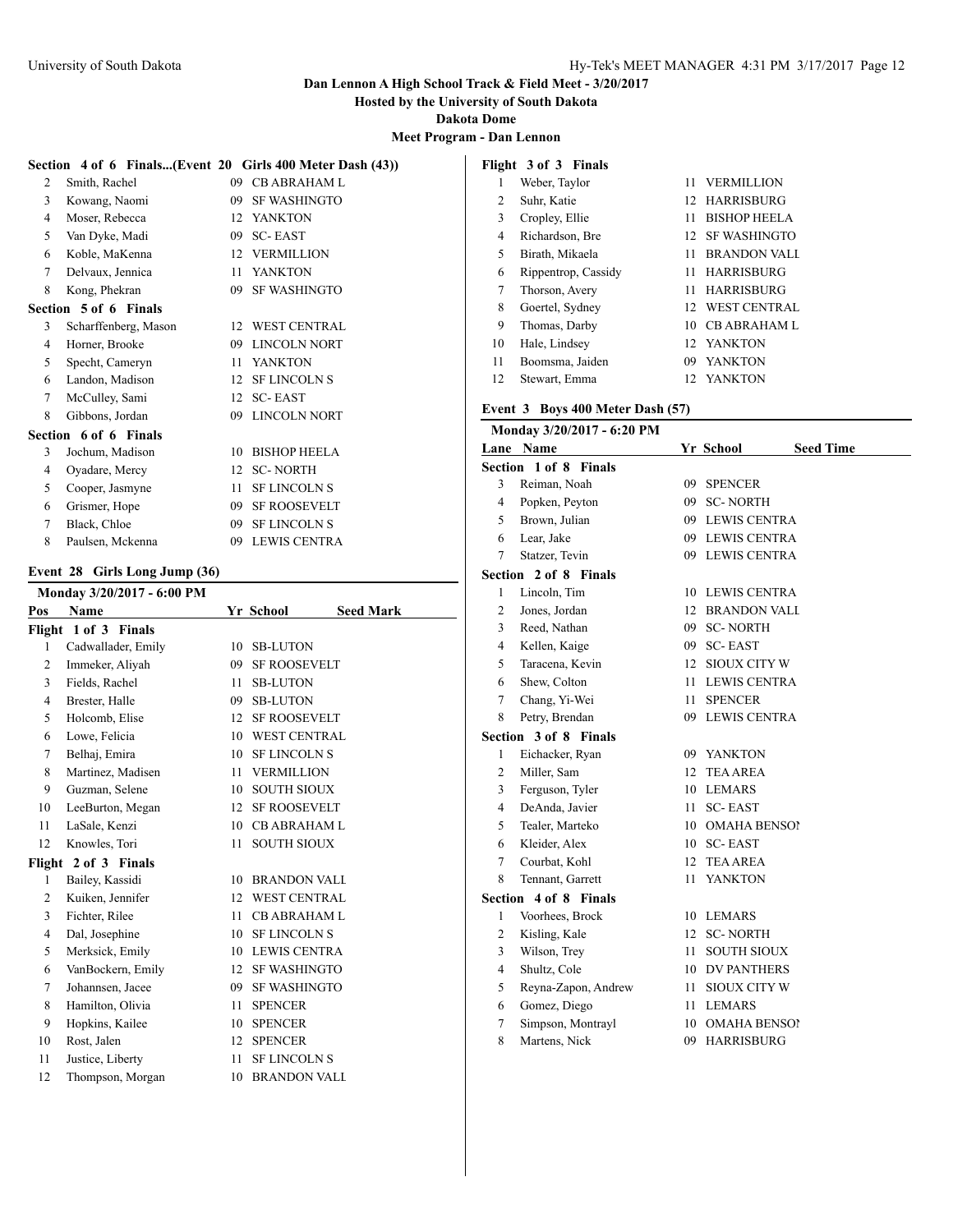**Hosted by the University of South Dakota**

**Dakota Dome**

**Meet Program - Dan Lennon**

|   | Section 5 of 8 Finals(Event 3 Boys 400 Meter Dash (57)) |    |                     |                            |                                   |    |                               |  |
|---|---------------------------------------------------------|----|---------------------|----------------------------|-----------------------------------|----|-------------------------------|--|
|   | Ohl, Travis                                             |    | 11 DV PANTHERS      |                            | Event 19 Girls 800 Meter Run (50) |    |                               |  |
| 2 | Mena Cabrera, Brian                                     | 11 | <b>OMAHA BENSO!</b> | Monday 3/20/2017 - 6:50 PM |                                   |    |                               |  |
| 3 | Rames, Jacob                                            | 12 | <b>SF ROOSEVELT</b> |                            | Lane Name                         |    | Yr School<br><b>Seed Time</b> |  |
| 4 | Redd, Malik                                             | 11 | <b>SF LINCOLN S</b> |                            | Section 1 of 3 Finals             |    |                               |  |
| 5 | Becker, Jacob                                           |    | 11 SF LINCOLN S     |                            | Howard, Danielle                  |    | 10 SF ROOSEVELT               |  |
| 6 | Austin, Mason                                           | 09 | <b>LINCOLN NORT</b> | $\overline{2}$             | Phillips, Brenda                  |    | 10 SC-NORTH                   |  |
|   | Kearney, Hunter                                         | 11 | <b>SF WASHINGTO</b> | 3                          | Young, Emma                       |    | 12 SOUTH SIOUX                |  |
| 8 | Brown, Noah                                             |    | 12 SF WASHINGTO     | 4                          | Kuiken, Jessie                    | 09 | <b>WEST CENTRAL</b>           |  |
|   | Section 6 of 8 Finals                                   |    |                     | 5                          | Thomas, Lexie                     |    | 11 CB ABRAHAM L               |  |
|   | Smith, Griffin                                          | 10 | <b>WEST CENTRAL</b> | 6                          | Tindall, Sarah                    | 09 | <b>SOUTH SIOUX</b>            |  |
| 2 | Strom, Elijah                                           | 10 | <b>SOUTH SIOUX</b>  | 7                          | McKernan, Kierra                  |    | 11 SIOUX CITY W               |  |
| 3 | Hudson, Noah                                            | 09 | <b>LINCOLN NORT</b> | 8                          | Skatges, Alyssa                   | 09 | <b>SB-LUTON</b>               |  |
| 4 | Chot, Goaner                                            | 09 | <b>LINCOLN NORT</b> | 9                          | Howard, Madison                   | 09 | <b>SF ROOSEVELT</b>           |  |
| 5 | Swedler, Jorma                                          | 09 | <b>SB-LUTON</b>     | 10                         | Geurts, Jaide                     | 09 | <b>SF ROOSEVELT</b>           |  |
| 6 | Parker, Faheem                                          | 09 | <b>SOUTH SIOUX</b>  | 11                         | McClure, Emerson                  | 09 | YANKTON                       |  |
|   | Mallory, Tristin                                        | 11 | <b>VERMILLION</b>   | 12                         | Williams, Cameron                 |    | 12 LEWIS CENTRA               |  |
| 8 | Waldner, Dan                                            | 12 | <b>WEST CENTRAL</b> | 13                         | Storey, Elle                      |    | 09 SPENCER                    |  |
|   | Section 7 of 8 Finals                                   |    |                     | 14                         | Ahlers, Cierra                    |    | 12 NORFOLK                    |  |
| 3 | Salava, Tiegan                                          | 11 | <b>SF LINCOLN S</b> | 15                         | Martinez, Lorena                  |    | 10 SC-NORTH                   |  |
| 4 | Boerner, Ethan                                          | 11 | <b>BELLEVUE EAS</b> | 16                         | Bowens, Kyneshae                  |    | 11 NORFOLK                    |  |
| 5 | Holman, Hiatt                                           | 10 | <b>SIOUX CITY W</b> | 17                         | Hagel, Emma                       | 09 | <b>WEST CENTRAL</b>           |  |
| 6 | Ryken, Rex                                              |    | 10 YANKTON          | 18                         | Farley, Justice                   | 10 | SIOUX CITY W                  |  |
|   | Vigants, Austin                                         | 09 | <b>BRANDON VALL</b> | 19                         | McIntosh, Sydney                  |    | 11 CB ABRAHAM L               |  |
| 8 | Stonehouse, Riley                                       |    | 10 SF WASHINGTO     | 20                         | Feiges, Isobel                    |    | 09 SC-NORTH                   |  |
|   | Section 8 of 8 Finals                                   |    |                     | 21                         | Ellis, Shay                       |    | 11 NORFOLK                    |  |
| 3 | Delperdang, Britton                                     |    | 10 SB-LUTON         | 22                         | Vazquez, Andrea                   | 09 | SIOUX CITY W                  |  |
| 4 | Aanderud, Jake                                          |    | 12 ST. THOMAS M     | 23                         | Widjaja, Abigail                  | 09 | <b>SB-LUTON</b>               |  |
| 5 | Lien, Tyler                                             |    | 12 HURON            | 24                         | Forman, Morgan                    |    | 12 CB ABRAHAM L               |  |
| 6 | Boekelman, Ty                                           | 11 | <b>SB-LUTON</b>     |                            | Section 2 of 3 Finals             |    |                               |  |
|   | Garry, Devon                                            | 11 | <b>WEST CENTRAL</b> | 1                          | Juac, Khot                        |    | 09 SF WASHINGTO               |  |
| 8 | Blok, Jordan                                            |    | 10 BRANDON VALI     | $\overline{2}$             | Schulz, Marisa                    |    | 12 DAKOTA VALLE               |  |
|   |                                                         |    |                     | 3                          | Folkers, Tessa                    |    | 11 YANKTON                    |  |
|   |                                                         |    |                     | 4                          | Morey, Jenna                      |    | 09 SPENCER                    |  |
|   |                                                         |    |                     | 5                          | Munce, Maddie                     |    | <b>BRANDON VALL</b>           |  |
|   |                                                         |    |                     | 6                          | Smith, Emma                       |    | 12 LEWIS CENTRA               |  |

Knoff, Anne 11 YANKTON

 Banwarth, Alexis 09 BRANDON VALL Kocmick, Callista 09 BRANDON VALL Peterson, Sadie 09 VERMILLION Tjaden, Alexis 11 HARRISBURG Nettifee, Ashley 10 WEST CENTRAL 14 Kelley, Cait 12 HARRISBURG

8 Orduno, Liliana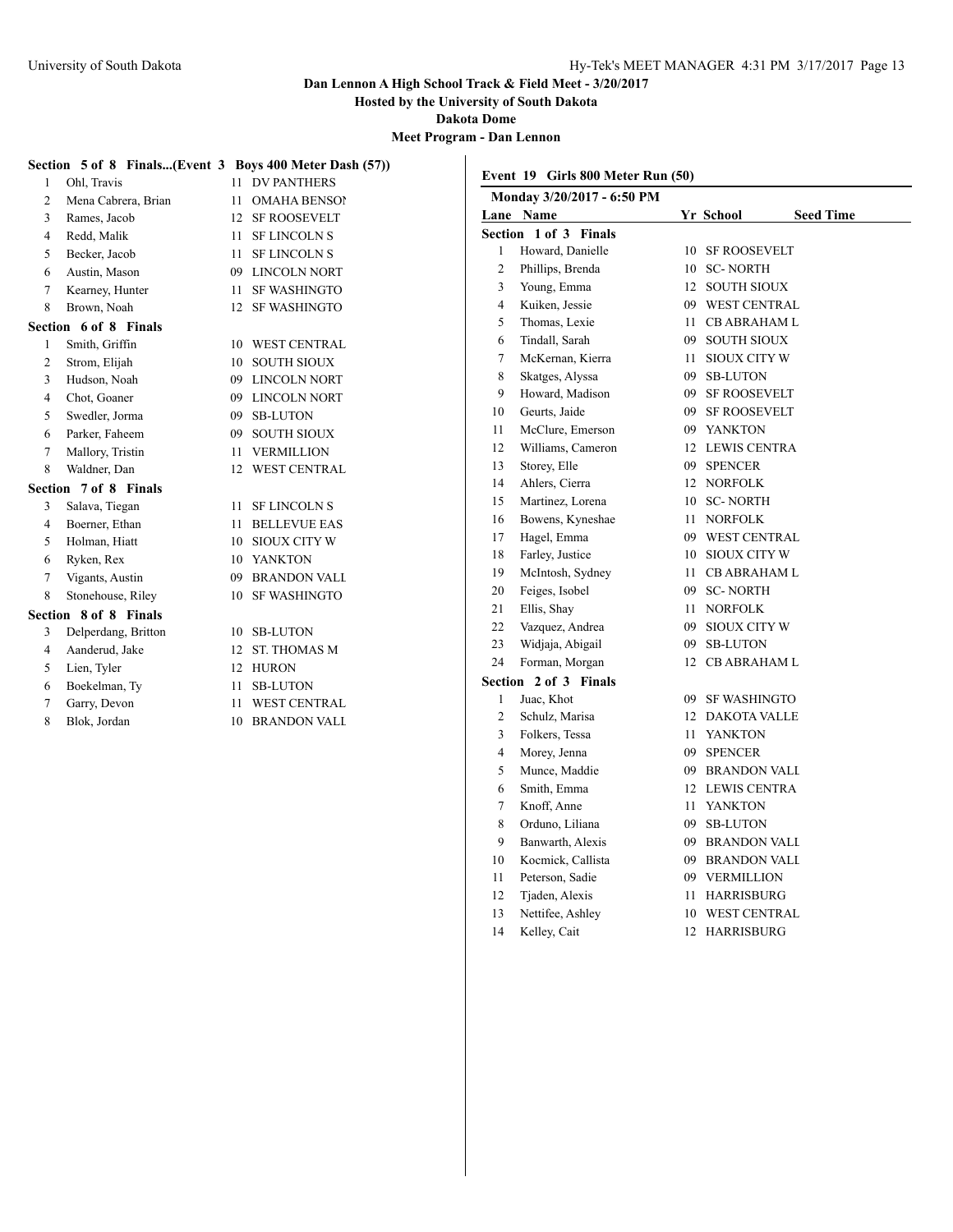**Hosted by the University of South Dakota**

**Dakota Dome**

**Meet Program - Dan Lennon**

### **Section 3 of 3 Finals...(Event 19 Girls 800 Meter Run (50))**

| 1  | Lavin, Maddie       | 11              | <b>VERMILLION</b>   |
|----|---------------------|-----------------|---------------------|
| 2  | Kearney, Kelsi      | 12.             | <b>SF WASHINGTO</b> |
| 3  | Van Dyke, Lauren    | 11              | <b>SC-EAST</b>      |
| 4  | Lado, Diana         | 09              | <b>LINCOLN NORT</b> |
| 5  | Brady, Rachel       | 10              | <b>VERMILLION</b>   |
| 6  | Ali, Tasneem        | 09              | <b>LINCOLN NORT</b> |
| 7  | Ryan, Kali          |                 | 12 BISHOP HEELA     |
| 8  | Harbagh, Chloe      | 09              | <b>SF LINCOLN S</b> |
| 9  | Hooker, Lydia       | 12 <sup>7</sup> | <b>SF LINCOLN S</b> |
| 10 | Fratzke, Emma       | 12              | <b>SPENCER</b>      |
| 11 | Jenkins, Patti      | 11              | <b>SF LINCOLN S</b> |
| 12 | VanderVelde, Taylor |                 | <b>SF WASHINGTO</b> |

### **Event 4 Boys 800 Meter Run (53)**

|                       | Monday 3/20/2017 - 7:20 PM |     |                               |  |  |  |  |  |  |
|-----------------------|----------------------------|-----|-------------------------------|--|--|--|--|--|--|
|                       | Lane Name                  |     | <b>Seed Time</b><br>Yr School |  |  |  |  |  |  |
| Section 1 of 4 Finals |                            |     |                               |  |  |  |  |  |  |
| 1                     | Coss, Alejandro            | 12  | <b>SOUTH SIOUX</b>            |  |  |  |  |  |  |
| $\overline{c}$        | DeMoss, Sam                | 10  | <b>SB-LUTON</b>               |  |  |  |  |  |  |
| 3                     | Chain, Isaac               | 11  | <b>LEWIS CENTRA</b>           |  |  |  |  |  |  |
| $\overline{4}$        | Rumsey, Cole               |     | 09 YANKTON                    |  |  |  |  |  |  |
| 5                     | Derr, Eric                 | 11  | <b>SF WASHINGTO</b>           |  |  |  |  |  |  |
| 6                     | Chang, Yi-Wei              | 11  | <b>SPENCER</b>                |  |  |  |  |  |  |
| 7                     | Schroeder, Camden          |     | 09 LEMARS                     |  |  |  |  |  |  |
| 8                     | VanWinkle, Dalton          |     | 10 LEWIS CENTRA               |  |  |  |  |  |  |
| 9                     | Wurth, Austin              |     | 10 LEMARS                     |  |  |  |  |  |  |
| 10                    | Powell, Jake               |     | 10 LEWIS CENTRA               |  |  |  |  |  |  |
| 11                    | Wolf, Nick                 |     | 09 LEWIS CENTRA               |  |  |  |  |  |  |
| 12                    | Sell, Josh                 |     | 09 LEWIS CENTRA               |  |  |  |  |  |  |
| 13                    | Kennedy, Tyler             |     | 11 DV PANTHERS                |  |  |  |  |  |  |
| 14                    | Midland, Josh              | 11  | <b>DV PANTHERS</b>            |  |  |  |  |  |  |
|                       | Section 2 of 4 Finals      |     |                               |  |  |  |  |  |  |
| 1                     | Cap, Justin                | 10  | <b>YANKTON</b>                |  |  |  |  |  |  |
| $\mathfrak{2}$        | Mohammed, Muneer           | 09  | <b>LINCOLN NORT</b>           |  |  |  |  |  |  |
| 3                     | Whisler, Ryne              |     | 10 VERMILLION                 |  |  |  |  |  |  |
| $\overline{4}$        | Krull, Josh                |     | 10 HARRISBURG                 |  |  |  |  |  |  |
| 5                     | Sylliaasen, Cole           |     | 09 BRANDON VALL               |  |  |  |  |  |  |
| 6                     | Wipf, Nick                 | 10  | <b>HARRISBURG</b>             |  |  |  |  |  |  |
| 7                     | Surber, Austin             | 10  | <b>SIOUX CITY W</b>           |  |  |  |  |  |  |
| 8                     | Jaquith, Brady             | 11. | <b>YANKTON</b>                |  |  |  |  |  |  |
| 9                     | Ritz, Easton               | 10  | <b>SB-LUTON</b>               |  |  |  |  |  |  |
| 10                    | Dykstra, Zach              |     | 10 BRANDON VALL               |  |  |  |  |  |  |
| 11                    | Bush, Ethan                | 10  | <b>SC-NORTH</b>               |  |  |  |  |  |  |
| 12                    | Pihlgren, Garrett          | 12  | <b>NORFOLK</b>                |  |  |  |  |  |  |
| 13                    | Tucker, Dayson             | 09  | <b>SC-NORTH</b>               |  |  |  |  |  |  |
|                       |                            |     |                               |  |  |  |  |  |  |

| Section 3 of 4 Finals |                       |                 |                     |  |  |
|-----------------------|-----------------------|-----------------|---------------------|--|--|
| 1                     | Rieken, Alec          | 11              | <b>LEMARS</b>       |  |  |
| $\overline{2}$        | Claussen, Tyler       | 12              | SIOUX CITY W        |  |  |
| 3                     | Chot, Goaner          | 09              | <b>LINCOLN NORT</b> |  |  |
| 4                     | Jaimes, Diego         | 10              | <b>SF ROOSEVELT</b> |  |  |
| 5                     | Hannemann, Gabe       | 10              | <b>SB-LUTON</b>     |  |  |
| 6                     | Abdela, Mubarek       | 10              | <b>SOUTH SIOUX</b>  |  |  |
| 7                     | Smith, Landon         | 10              | <b>VERMILLION</b>   |  |  |
| 8                     | Benson, Luke          | 10              | <b>SIOUX CITY W</b> |  |  |
| 9                     | DeWeerd, Will         | 11              | <b>SC-EAST</b>      |  |  |
| 10                    | Nikkel, Tommy         |                 | 09 VERMILLION       |  |  |
| 11                    | Schoelerman, Tv       | $10-10$         | <b>SPENCER</b>      |  |  |
| 12                    | Mohamed, Firomsa      | 11              | <b>SOUTH SIOUX</b>  |  |  |
| 13                    | Wempe, Clay           | 11              | <b>SPENCER</b>      |  |  |
| 14                    | Rasmussen, Bennet     | 11              | <b>TEA AREA</b>     |  |  |
|                       | Section 4 of 4 Finals |                 |                     |  |  |
| 1                     | Hanna, Jakob          | 12              | <b>BRANDON VALI</b> |  |  |
| 2                     | Dannenbring, Brady    | 09              | <b>SF ROOSEVELT</b> |  |  |
| 3                     | Corbett, Brendan      | 12              | <b>HURON</b>        |  |  |
| 4                     | Johnson, Jadon        | 12              | <b>SF LINCOLN S</b> |  |  |
| 5                     | Howes, Will           | 10              | <b>SF LINCOLN S</b> |  |  |
| 6                     | Beller, Camden        | 12 <sup>2</sup> | <b>SC-NORTH</b>     |  |  |
| 7                     | Auen, Bailey          | 10              | <b>SF LINCOLN S</b> |  |  |
| 8                     | Richard, Noah         | 11              | <b>SF WASHINGTO</b> |  |  |
| 9                     | Hilmer, Rowdy         | 12              | <b>HARRISBURG</b>   |  |  |
| 10                    | Zahn, Topher          | 11              | <b>SF WASHINGTO</b> |  |  |
| 11                    | Slaba, Javden         | 11              | <b>SF ROOSEVELT</b> |  |  |

Hudson, Noah 09 LINCOLN NORT

### **Event 24 Girls 4x400 Meter Relay (24)**

| Monday 3/20/2017 - 7:50 PM  |                       |                |                  |  |  |  |
|-----------------------------|-----------------------|----------------|------------------|--|--|--|
|                             | Lane Team             | Relay          | <b>Seed Time</b> |  |  |  |
|                             | Section 1 of 3 Finals |                |                  |  |  |  |
| 1                           | <b>SB-LUTON</b>       | B              |                  |  |  |  |
| 2                           | <b>SIOUX CITY W</b>   |                |                  |  |  |  |
| 3                           | <b>LEWIS CENTRA</b>   | B              |                  |  |  |  |
| 4                           | <b>SF ROOSEVELT</b>   | B              |                  |  |  |  |
| 5                           | <b>WEST CENTRAL</b>   | B              |                  |  |  |  |
| 6                           | <b>SB-LUTON</b>       |                |                  |  |  |  |
| 7                           | <b>SC-NORTH</b>       |                |                  |  |  |  |
| 8                           | <b>CB ABRAHAM L</b>   | B              |                  |  |  |  |
|                             | Section 2 of 3 Finals |                |                  |  |  |  |
| 1                           | <b>SPENCER</b>        | B              |                  |  |  |  |
| $\mathcal{D}_{\mathcal{L}}$ | <b>YANKTON</b>        | $\overline{B}$ |                  |  |  |  |
| 3                           | <b>CB ABRAHAM L</b>   |                |                  |  |  |  |
| 4                           | <b>BRANDON VALL</b>   | B              |                  |  |  |  |
| 5                           | <b>SF LINCOLN S</b>   |                |                  |  |  |  |
| 6                           | <b>HARRISBURG</b>     |                |                  |  |  |  |
| 7                           | <b>YANKTON</b>        |                |                  |  |  |  |
| 8                           | <b>LEWIS CENTRA</b>   |                |                  |  |  |  |